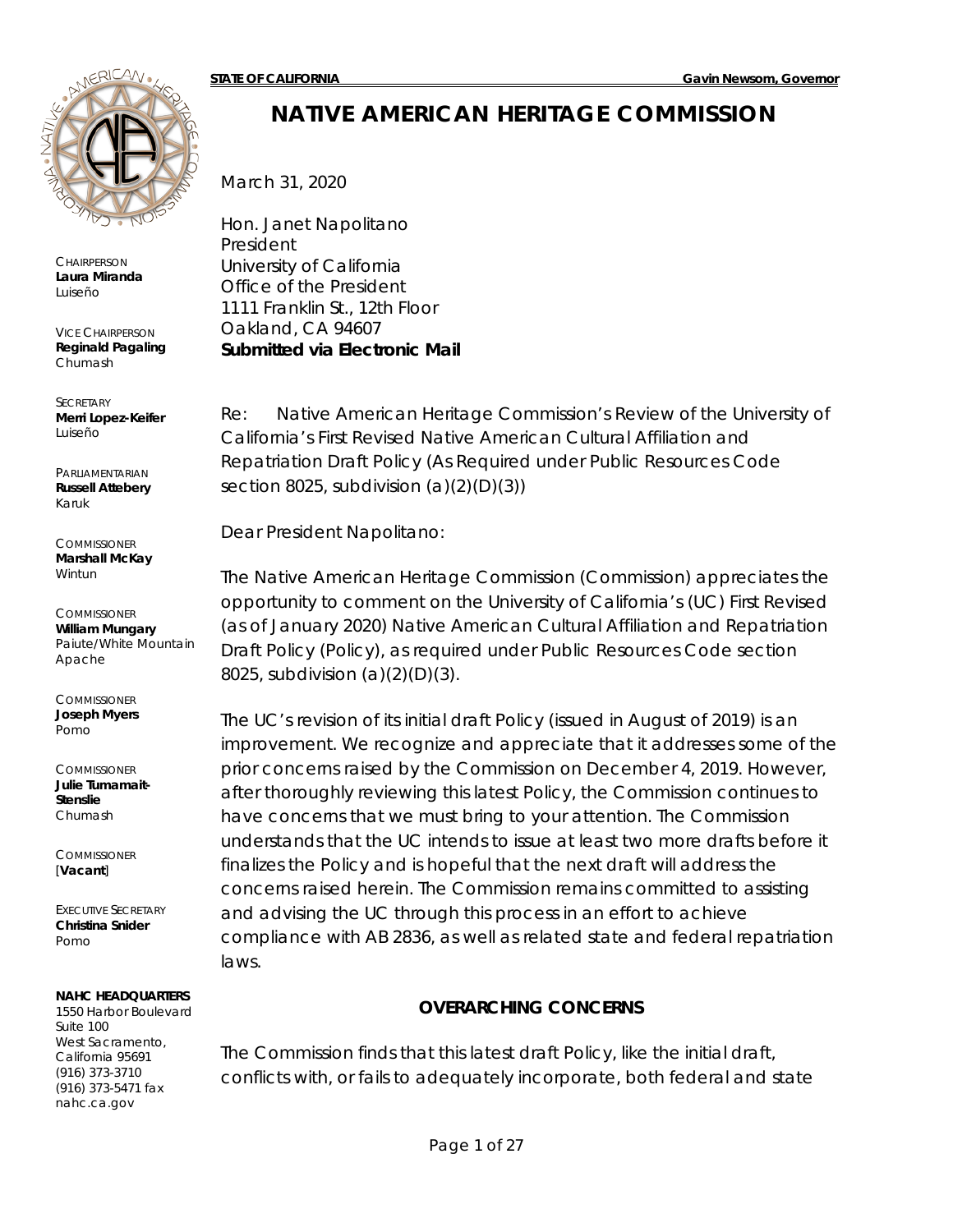Native American Graves Protection and Repatriation Acts (NAGPRA), which are intended to expedite and facilitate the repatriation of Native American remains and related cultural items.

• *Policy Structure*

As the Commission previously commented, an effective systemwide policy, as required under AB 2836, should be succinct, include standards, baselines, and clearly lay out the goals and processes, with ample citations to both federal and California NAGPRA. As discussed at our March 3, 2020 meeting, the policy should track the related flow chart to enable campuses to effectively follow and implement it. The Policy should serve as a guidance document on carrying out the law, rather than as a recitation of federal and state laws. This is the approach that federal agencies have taken to enforce NAGPRA. To the extent that the Policy does attempt to restate the law, in many places it does so incorrectly, as explained more fully below under the Detailed Analysis portion of this letter. The Policy also contains conflicting and overlapping language, with no cross references to other sections of the Policy. For example, the Policy discusses federal and state cultural affiliation with no cross-references to consultation, inventory, summaries, and repatriations/disposition, all of which touch upon this issue. This concern is particularly acute for state cultural affiliation where the Policy does not explain how it is to be used in conjunction with federal cultural affiliation, as well as during repatriation/disposition, nor explain the process and best practices, in clear, nontechnical language.

• *Consultation*

Another overarching concern has been the UC's apparent reluctance to engage in meaningful consultation as required under AB 2836. (Health & Saf. Code, § 8025, subd. (a)(3).) The Commission's December 4, 2019 advice letter raised serious concerns about the UC's compliance with AB 2836's requirement for consultation with California Native American tribes. Specifically, the Legislature required that the UC "[d]evelop all policies and procedures" "in consultation with California Native American tribes on the contact list maintained by [the Commission]." (Health & Saf. Code, § 8025, subd. (a)(3).) California law defines "consultation" to mean "the meaningful and timely process of seeking, discussing, and considering carefully the views of others, in a manner that is cognizant of all parties' cultural values and, where feasible, seeking agreement." (Gov. Code, § 65352.4.) Consultation "shall be conducted in a way that is mutually respectful of each party's sovereignty." (*Ibid.*)

The Commission appreciates that the UC made significant strides to improve consultations by scheduling four public work sessions at its campuses, scheduled for the end of January and February. In conjunction with the public sessions, the UC also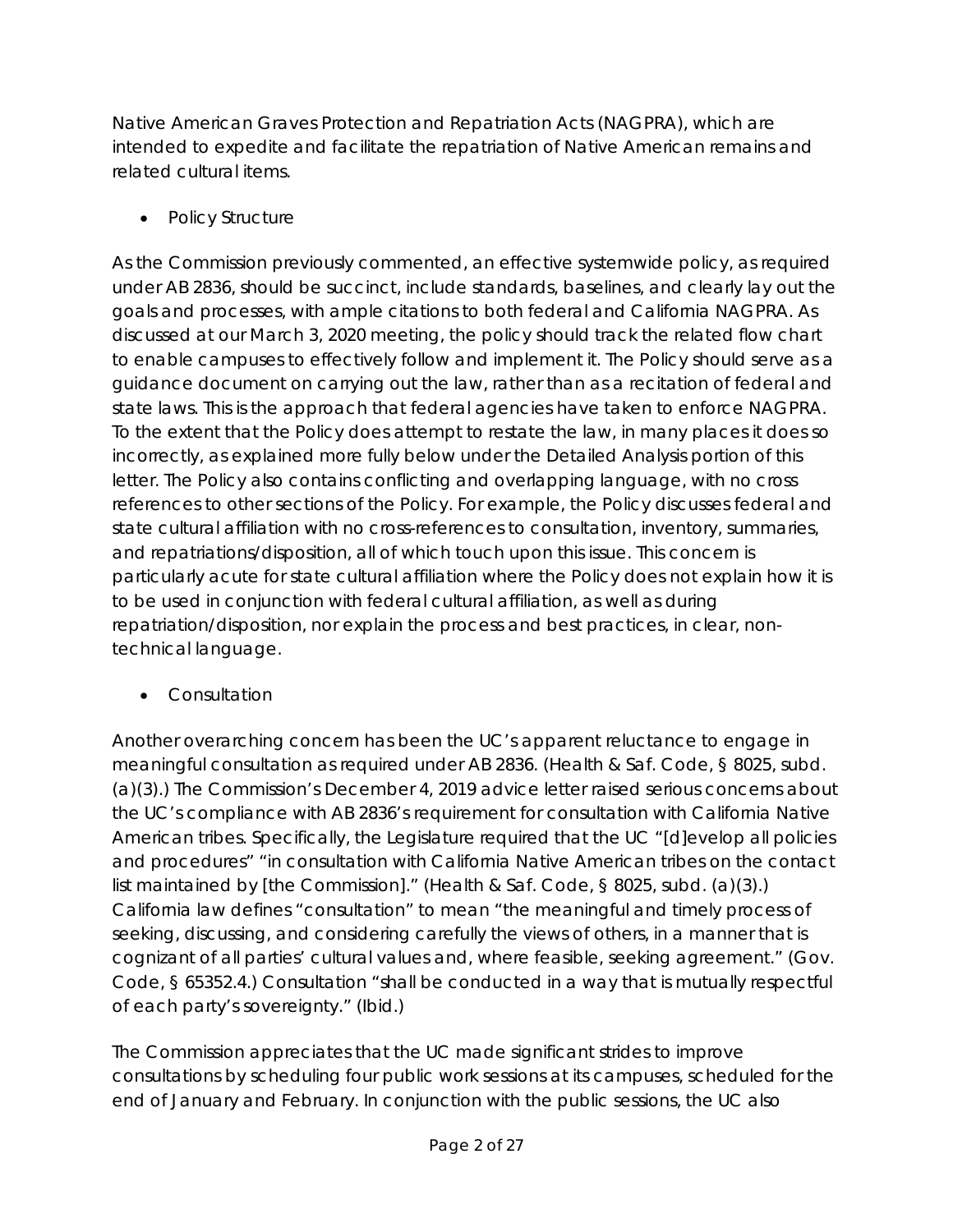agreed to 15-minute consultations with requesting tribes. The UC also informed the Commission that it would conduct additional individualized consultations telephonically, as well as at its Oakland offices upon tribal request.

On January 23, the UC provided notice to tribes, with a link to its latest Policy for work sessions scheduled to begin January 31, at UC Berkeley and February 7, at UC Riverside. Asking tribes to review an intricate and lengthy policy (40 pages), in conjunction with detailed federal and state repatriation laws, on such short notice, is not conducive to meaningful consultations, nor is it respectful of each party's sovereignty.

A related issue with these working sessions is that tribes raised their concerns with the Policy, but had little dialog and discussion from the UC to resolve these concerns in an attempt to reach agreement. In other instances, the UC claimed the Policy addressed concerns without completely understanding the issues and/or it failed to make additional follow-up inquiries to better understand the nuances of the concerns. Nor did the UC respond to past Commission or tribal comments as part of its latest consultation process. The Commission, as well as many tribes, recognizes that the UC's latest draft fails to incorporate these comments, without explanation.

Furthermore, no work sessions were scheduled north of the Bay Area, notwithstanding the many tribes located in Humboldt and Siskiyou counties. This is a significant oversight because many tribal members lack the resources to commute to Berkeley or Davis to attend day-long consultations, especially on short notice.

Finally, the UC has not committed to any public work sessions beyond this initial revised draft of the policy. Considering the short notice provided for the first two work sessions, and the burden placed on tribes to travel long distances on short notice, many tribes will likely wait until the final draft before making comments. The Commission recommends that additional work sessions and consultations be scheduled after the completion of the final third draft and that the UC accommodate tribal requests for individual consultations at mutually preferable locations, including on tribal lands.

# **EXECUTIVE SUMMARY**

In addition to the Commission's overarching concerns regarding the UC's consultation process and Policy's structure, the Commission has identified major areas where the Policy fails to adhere to state and federal law, as summarized below:

• *Re-inventorying to Locate Remains and Related Cultural Items*

While the Policy acknowledges that previously unreported items "may be found in disparate academic units of the UC," it omits any requirement that campuses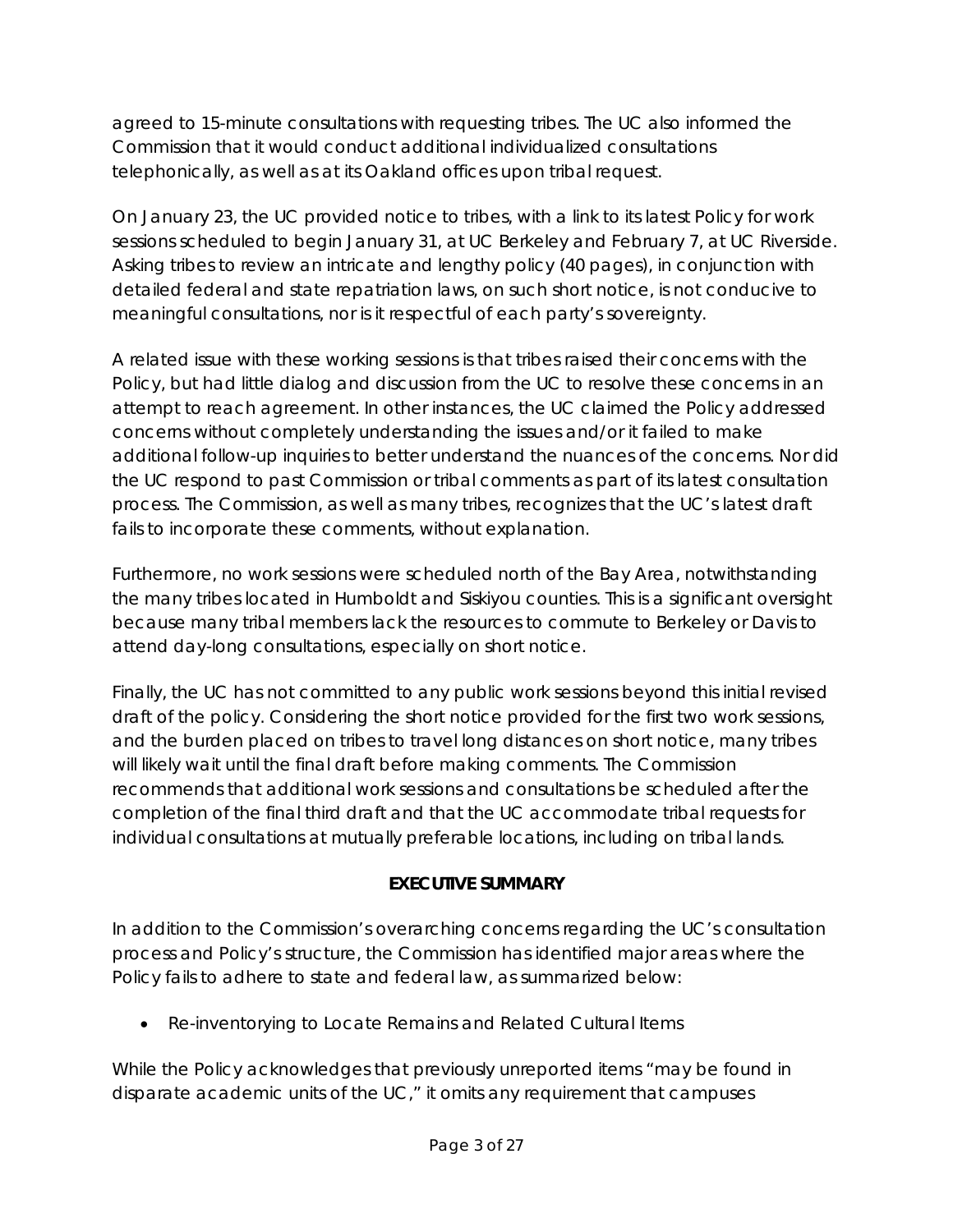systematically search museums and departments for unreported items, something expressly required under state law. (Health & Saf. Code, § 8025 subds. (a)(2)(A) and (D).) Even the prior version of the Policy issued in August of 2019 acknowledged this concern by requiring campuses to create plans to search museums and departments for remains and cultural items. (Aug. 2019 Policy at p. 23.) As the Commission previously commented on this issue in the prior draft Policy, the Policy should provide detailed guidance for conducting these reviews, as well as timeframes to the campuses for accomplishing this.

• *Inadequate Claims Process: Improper Delegation to Campuses with No Timeframe for Compliance*

The Policy delegates to each campus responsibility for establishing "a clear and transparent process for Native American Tribes or Native Hawaiian Organizations to submit a request for Repatriation or Disposition in accordance with federal and state law and this Policy." (Policy at p. 28.) This violates AB 2836, which requires the UC to adopt systemwide policies governing claims. AB 2836's mandate for a systemwide policy is aimed, in large part, at avoiding the problems that arose in the past as a result of the UC's inconsistent application of repatriation laws across the various campuses. (Health & Saf. Code, § 8025, subd. (a)(2)(B)and (D); Assem. Bill No. 2836 (2017-2018 Reg. Sess.) § 1 (Legislative Findings), subd. (a)(8).) The Policy's continued failure to provide systemwide guidance and to set deadlines for campuses to initiate their claims' processes remains a significant concern.

• *The Claims Process for Culturally Unidentified Items Violates State and Federal Law*

The Policy requires tribes to file claims for CUI, which, in turn, trigger consultations. (Policy at p. 30.) If no claim is filed, a campus could retain items indefinitely before deciding to initiate consultations. (*Ibid.*) This procedure violates federal law, which clearly states the UC "must offer to transfer control" of these remains and items to a descending priority list of tribes. (43 C.F.R. § 10.11(c)(1)-(2).) Nothing in the Policy, however, requires the UC to notify tribes about the existence of any remaining CUI after its re-inventory process and to inform them about the necessity of filing a claim to initiate consultations on every single remain and item. As a result, the Policy discourages the mandatory disposition of CUI; a result the Legislature sought to avoid when it enacted AB 2836. (Assem. Bill No. 2836 (2017-2018 Reg. Sess.) § 1 (Legislative Findings), subd. (a)(12).)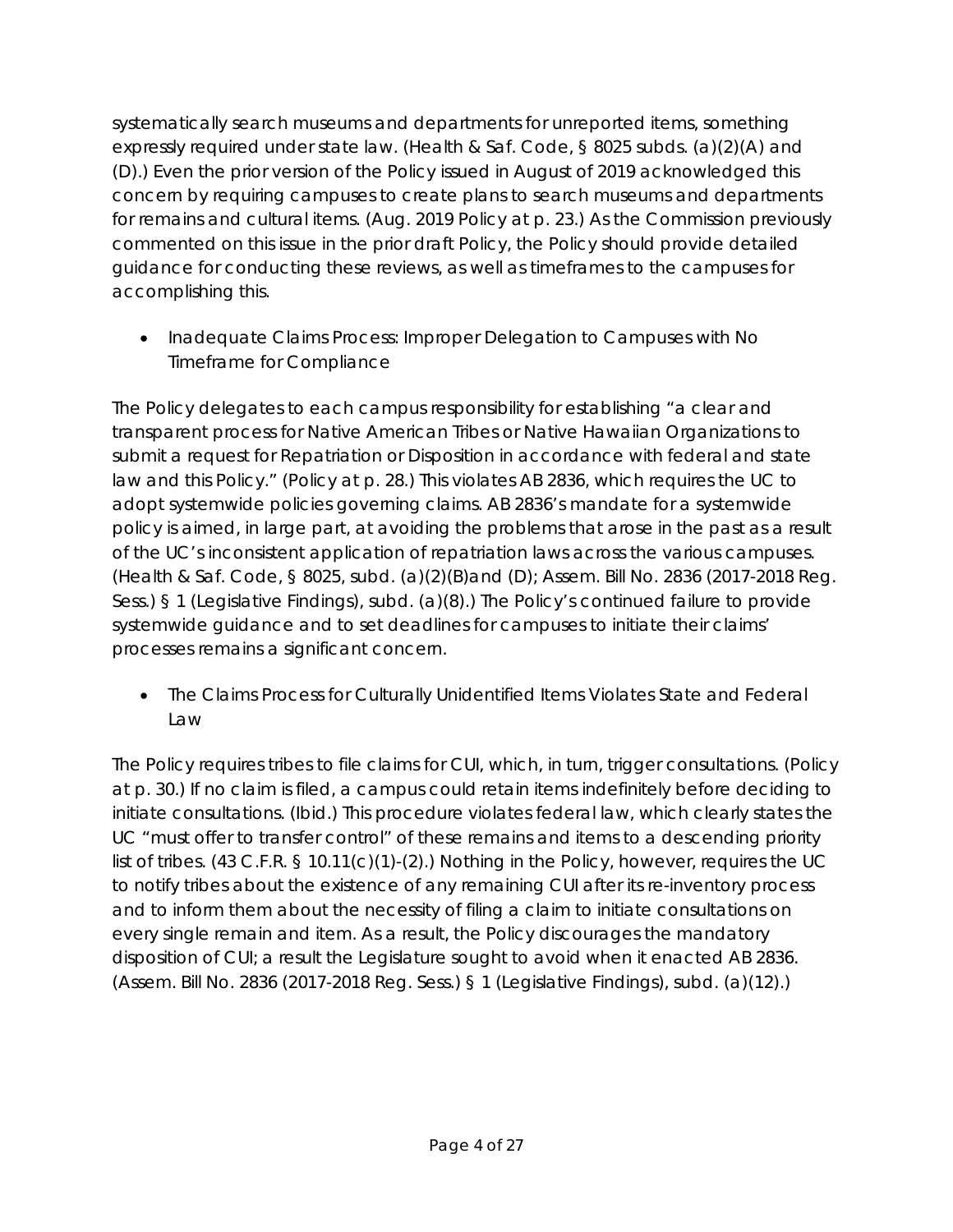• *The Process (or lack thereof) for Reviewing Existing CUI Determinations Fails to Comply with State Law*

The Policy requires campuses to develop plans for reviewing existing CUI determinations within six months after the Chancellor's appointment of a Campus Committee, but no later than January 1, 2021. (Policy at p. 39.) But there is no guidance explaining the required elements for these plans and no deadlines are required for completing reviews under the plans. This enables campuses to potentially avoid reviews through delay, and will result in inconsistent CUI review policies across the UC system. Both outcomes contravene the spirit, intent, and language in AB 2836. (Health & Saf. Code, § 8025, subd. (a)(1)(D); (Assem. Bill No. 2836 (2017-2018 Reg. Sess.) § 1 (Legislative Findings), subds. (a)(9) and (12).)

• *The Process for Repatriating Unclaimed Items to Culturally Affiliated Tribes Fails to Adhere to State Law*

The Policy provides that, for culturally affiliated items where no claim was filed, that campuses must develop plans to notify "tribal officials," to "invite Repatriation requests (e.g., of no less than every year), with instructions on how to submit such requests." (Policy at p. 39.) Consistent with its other campus delegations, no deadline is set for when campuses must actually begin these notifications and the term "notify" is not defined, including a requirement that campuses inform tribes of the specific items for which the UC has determined their cultural affiliation. This will result in inconsistent systemwide policies with varying degrees of implementation in violation AB 2836. (Health & Saf. Code, § 8025, subd. (a)(2)(B).)

• *The Process for Allowing Research and Testing is Flawed*

Research and testing on sacred Native American remains and cultural items is one of the most fundamental human rights violations related to the exploitation of Native American remains and cultural items. First and foremost, California Native American tribes and not the University should drive all practices, polices and requests regarding testing. If it is the will of tribes to allow any testing, no testing should be allowed under this Policy unless all state and federally culturally affiliated tribes expressly agree in writing, specifically describing the extent and duration of permissible testing, and with no related appeals and complaints are still pending. In instances where only nonfederally recognized tribes are culturally affiliated, then permission must also be obtained from federally recognized tribes that are recognized as aboriginal to the area from which the remains were removed, consistent with federal law. Second, the Policy is fatally flawed because it would permit testing prior to repatriation/disposition in instances where the tribe allegedly granting the request may not be the tribe that will ultimately be granted repatriation/disposition rights.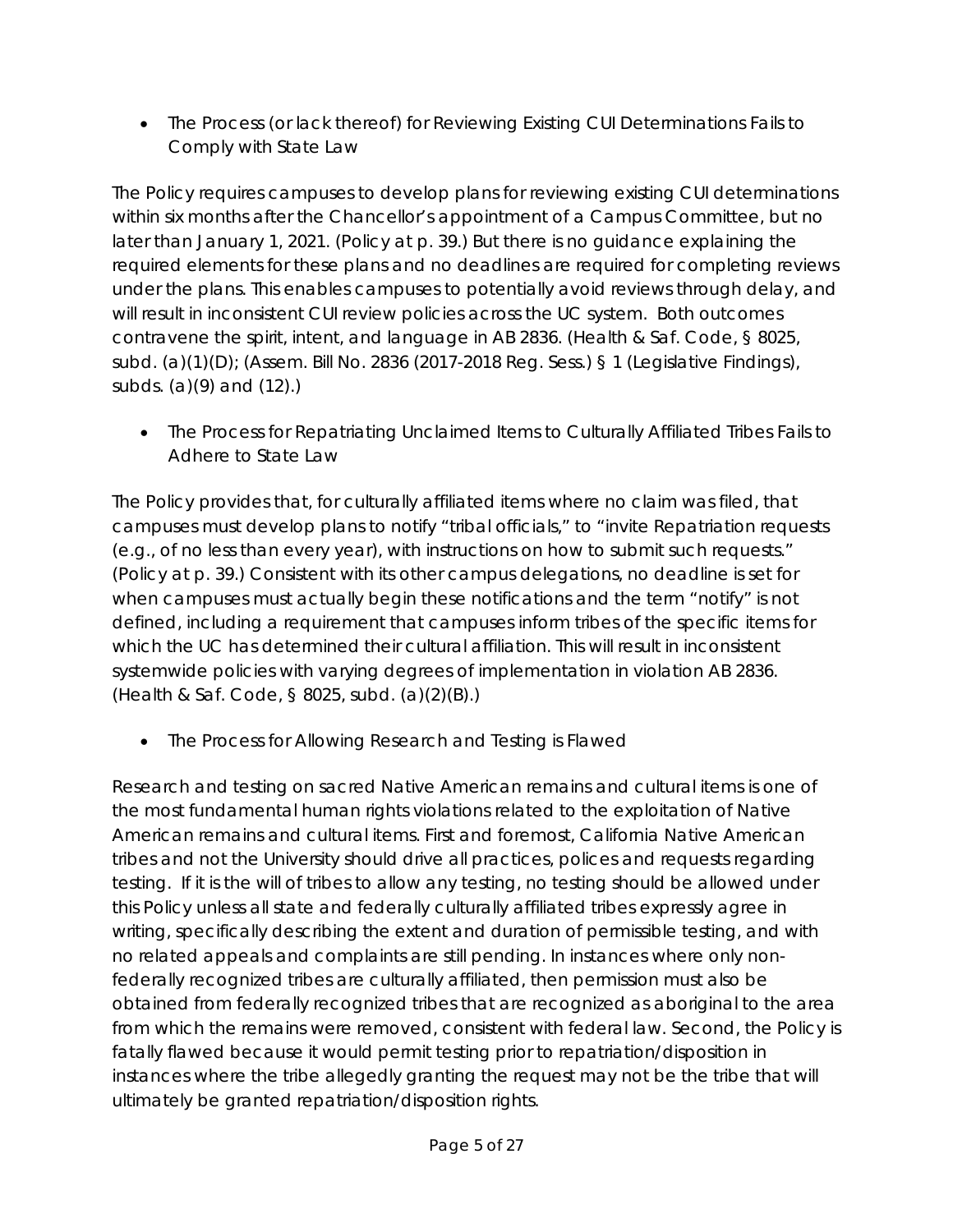• *Conflicts of Interest are Not Properly Defined*

The Policy limits a conflict of interest to financial and personal conflicts, without defining what constitutes a "financial" or "personal" conflict. Absent a definition of what a personal conflict entails, UC officials involved in the repatriation/disposition processes within their departments could also serve on Campus and Systemwide Committees reviewing appeals and complaints arising out of their own decisions. (*Nightlife Partners v. City of Beverly Hills* (2003) 108 Cal.App.4th 81, 90 (Due process requires "a fair hearing before a neutral or unbiased decision-maker.")) In fact, under the Policy, the President's and Chancellor's designees may serve on committees which make recommendations concerning appeals and complaints to these very same individuals.

• *Confidential Information*

The definition is limited to records related to consultations, and it does not include all records related to Native American graves, cemeteries, and sacred places as provided for under Government Code section 6254, subdivision (r). Maintaining confidentiality is essential to any effective repatriation process and in building tribal trust. The Commission recommends that language similar to AB 52 be used requiring that any information, including the location, description, and cultural resources shall not be disclosed to the public consistent with existing Public Records Act exceptions. (See Pub. Resources Code, § 21082.3, subd. (c)(1).)

• *Use of Audits*

Because of the UC's "history of inconsistent" compliance with repatriation laws documented by the Legislature, the Commission also recommends that the Policy incorporate greater accountability by requiring periodic audits with corresponding timelines for addressing any concerns identified by the audit. (Assem. Bill No. 2836 (2017- 2018 Reg. Sess.) § 1 (Legislative Findings), subds. (8) and (9).)

This summary represents just some of the most significant concerns raised by the current draft Policy, but the Policy also raises other important concerns explained in more detail below.

# **DETAILED ANALYSIS**

# **DEFINITIONS**

A prominent concern in the Policy's definitional section is its attempt to restate legal definitions that already exist under the law, while the Policy fails to provide guidance in their practical application and meaning. The best example of this is the Policy's use of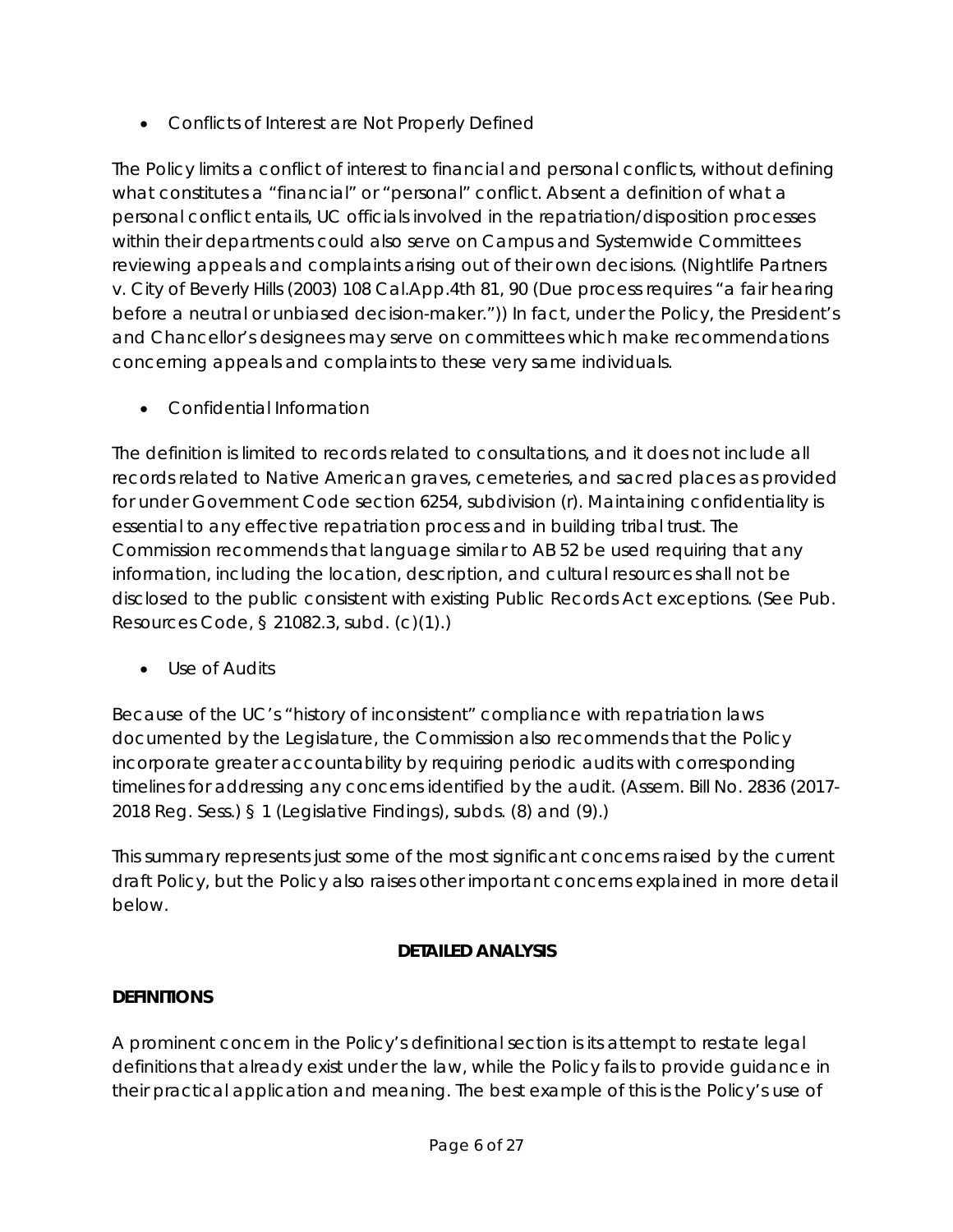the legal terms "museum or Federal agency" throughout its definitions. (See Associated Funerary Objects; Funerary Objects; Inventory; Notice of Intent to Repatriate; Notice of Inventory Completion.) The Policy does so despite the fact that the terms are not otherwise defined under the Policy, which is confusing and may result in some staff erroneously concluding that their UC program is neither. Since the Policy already applies to the entire UC, it would be more appropriate, and useful, to clarify that it covers the entire UC, including associated items found anywhere within the UC system, no matter where they are housed, including but not limited to museums, collections, academic departments, clinics, and research programs.

- Associated Funerary Objects: The Policy defines funerary objects to mean items "that were made exclusively for burial purposes or to contain human remains." (Policy at p. 3) But federal NAGPRA does not require that the items be made exclusively for burial purposes, only that the items were placed intentionally with the remains. (43 C.F.R. § 10.2(d)(2) and (3).) This is a significant difference because campuses may misclassify associated funerary objects believing that such items must be made exclusively for burial purposes.
- Burial Site: The proposed Policy provides the two federal and state legal definitions of burial site without explanation. The Policy should use CalNAGPRA's definition, but note that under federal law, a burial site must also have been part of a death rite or ceremony of a culture and specifically includes rock cairns and pyres.
- California Indian Tribe: Rather than provide legal verbiage, the Policy should simply state that a tribe under federal law is defined as one that is federally recognized, which is listed by the BIA and provide the link to the list. The Policy should explain that CalNAGPRA incorporates these tribes located in California, as well as California tribes identified by the Commission under criteria set forth by state law. There is no reason to set out the detailed legal criteria for Policy purposes because the campuses will not be making this determination.
- Confidential Information: This is a vast improvement over the UC's prior definition of this term, but it needs to be expanded to include not only records related to consultations (Pub. Resources Code, § 6254.10) but also all records related to Native American graves, cemeteries, and sacred places as provided for under Government Code section 6254, subdivision (r). Further the Commission recommends adopting language similar to AB 52 governing the California Environmental Quality Act, which provides that all information, including, but not limited to, the location, description, and use of tribal cultural resources submitted by a tribe shall not disclosed to any other public agency or the public consistent with section 6254, subdivision (r). (See Pub. Resources Code, 21082.3, subd. (c)(1).) This is an important tribal issue because many sacred places are subject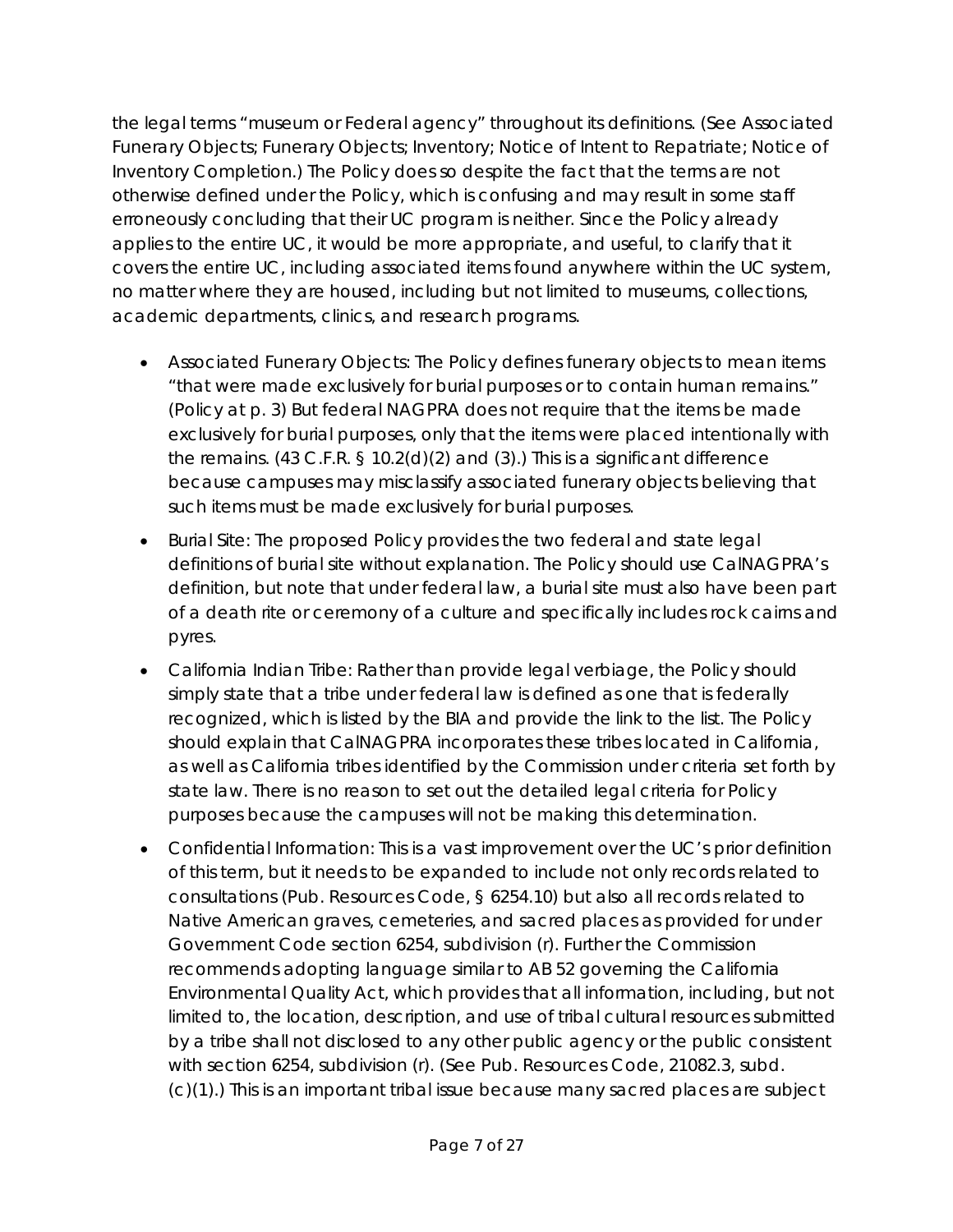to looting, vandalism, and desecration, and tribes need to be assured that the UC will maintain their confidences.

- Conflict of Interest: The proposed definition limits a conflict of interest under the Policy to financial and personal ones, without stating what constitutes a "personal" conflict. To be meaningful, a conflict must be better defined to avoid having individuals reviewing decisions in which they personally participated (including claims, dispositions, disputes, and repatriations) which may involve that person's specific academic department, museum, or affiliated tribe, including where they receive compensation as a contractor. The goal should be to avoid having individuals with a vested personal stake in an outcome from participating in the review or complaint process. (*Nightlife Partners v. City of Beverly Hills* (2003) 108 Cal.App.4th 81, 90 ("Due process, however, *always* requires a relatively level playing field, the 'constitutional floor' of a 'fair trial in a fair tribunal' in other words, a fair hearing before a neutral or unbiased decisionmaker.")
- Consultation: Insert a sentence at the end which states "See Consultation section for details and best practices."
- Control: The definition is overly legalistic making it difficult to understand. It could be more simply stated to be a legal interest (including ownership) in remains and associated funerary objects that are treated as belonging to a museum, department, or program, including items on loan to a third party.
- Cultural Affiliation: The definition uses the term "Indian Tribe" without defining this term (although the term "tribe" is defined) and it only cites to federal law, which incorrectly suggests that it only applies to federally recognized tribes under federal NAGPRA. The definition should include a citation to Health and Safety Code section 8012, subdivision (f). Further, the later definition of "tribe" should be changed to "Indian Tribe" and its definition should specify that it includes federally recognized, as well as, other California Indian tribes as identified under state law.
- Cultural Items: This definition is overly legalistic. There is no reason to specify that CalNAGPRA means only those items originated in California because CalNAGPRA only applies to California Indian Tribes having a cultural affiliation with the cultural items.
- Disposition: The definition is confusing when it states: "specifically, as used in this Policy, transfer of Culturally Unidentifiable Human Remains, with or without Associated Funerary Objects (as distinguished from 'Repatriation,' which applies only to transfer of Culturally Affiliated Human Remains and Cultural Items)." CalNAGPRA does not make this distinction and it is not necessary for the Policy to distinguish between the two. To the extent that the UC feels it must distinguish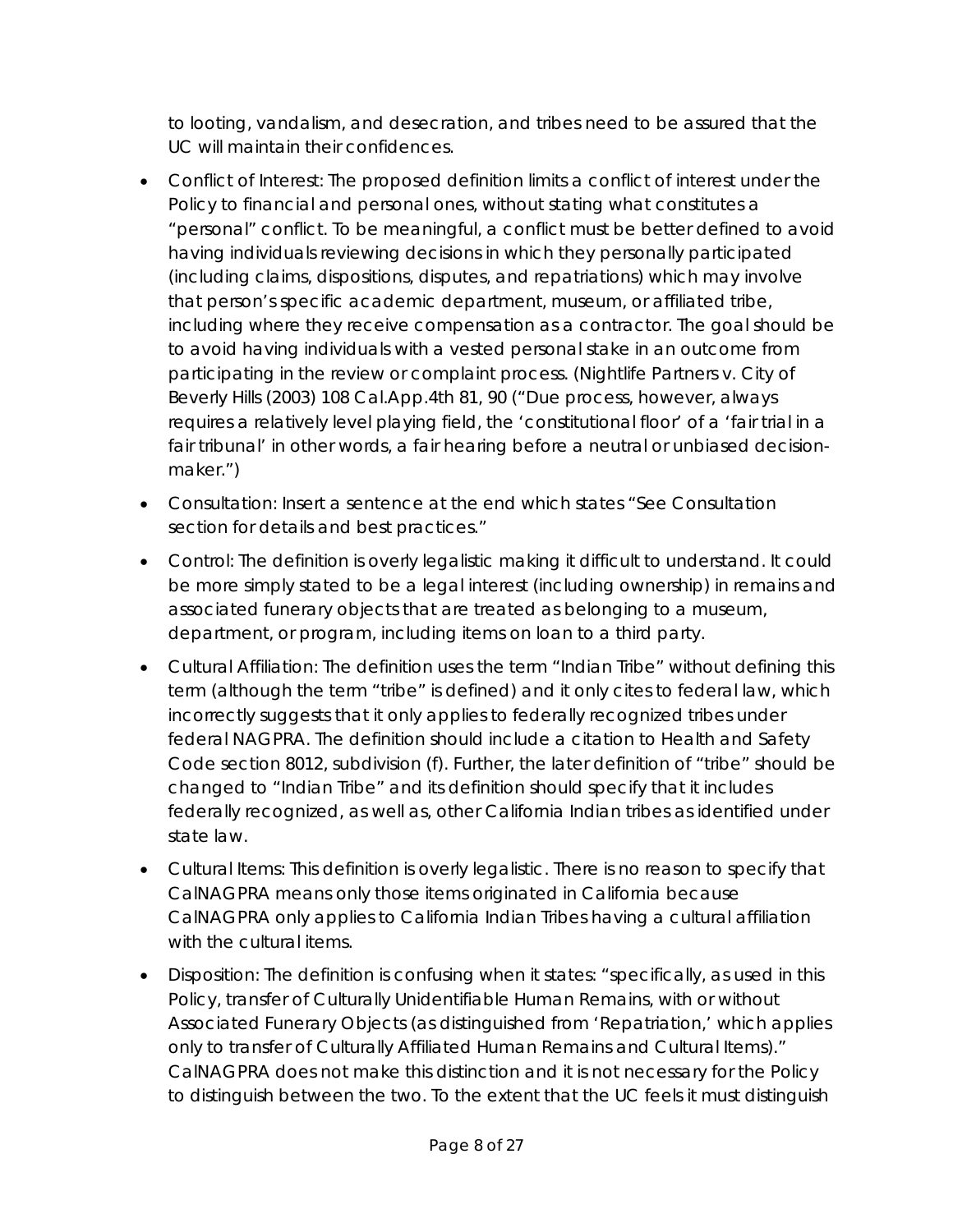between them, it would be clearer to state that where the term "disposition" is used instead of "repatriation," it is referring to the disposition process for culturally unidentifiable remains and associated items under federal NAGPRA (43 C.F.R. §  $10.11(c)$ .

- Funerary objects: CalNAGPRA incorporates the term as part of "cultural items." Please add a citation to Health & Saf. Code, § 8012, subd. (d).
- NAGPRA-eligible Human Remains/Cultural Items and NAGPRA-eligible Collection: The Policy inconsistently refers to "NAGPRA-eligible collections," and "each campus with the Possession or Control of Native American or Native Hawaiian Human Remains and Associated Funerary Objects." (See Policy at pp. 13 and 23.) While the definition does include CalNAGPRA, it is confusing to use only a federal law reference to refer to both state and federal law. Further, the term presupposes that it only applies to collections which have already been determined to be "NAGPRA-eligible." Much of the Policy applies to collections and items that are "potentially" NAGPRA-eligible, so use of this term forecloses items that actually must be captured by the policy so they may be identified and repatriated if they fall under NAGPRA. The Policy should eliminate this confusing reference and just refer to Human Remains and Cultural Items, which are already defined. The term "collection" should be used when providing examples of the different divisions and departments which may have remains and associated items required to comply, including but not limited to any museums, collections, departments, clinics, and research programs. (See 43 C.F.R. § 10.2(1) and (3).)
- Native American: Please include citations to state law, which incorporates federal law. (Health & Saf. Code, § 8012, subd. (j).)
- Notice of Inventory Completion: While the Commission appreciates the citation to CalNAGPRA, the definition only incorporates federal requirements. It should specify that within 90-days of completion, all campuses shall provide copies of the inventory and summary to the Commission for publication on the Commission's Web site for 30 days, as well as making these available to all tribes.

# **PROCEDURES**

The Policy spends an inordinate amount of space to the composition of the Systemwide and Campus Committees. For example, much of this is already defined in law and actually may change, so citations to law is the preferable manner in which to reference this. Please eliminate it or place in guidance documents.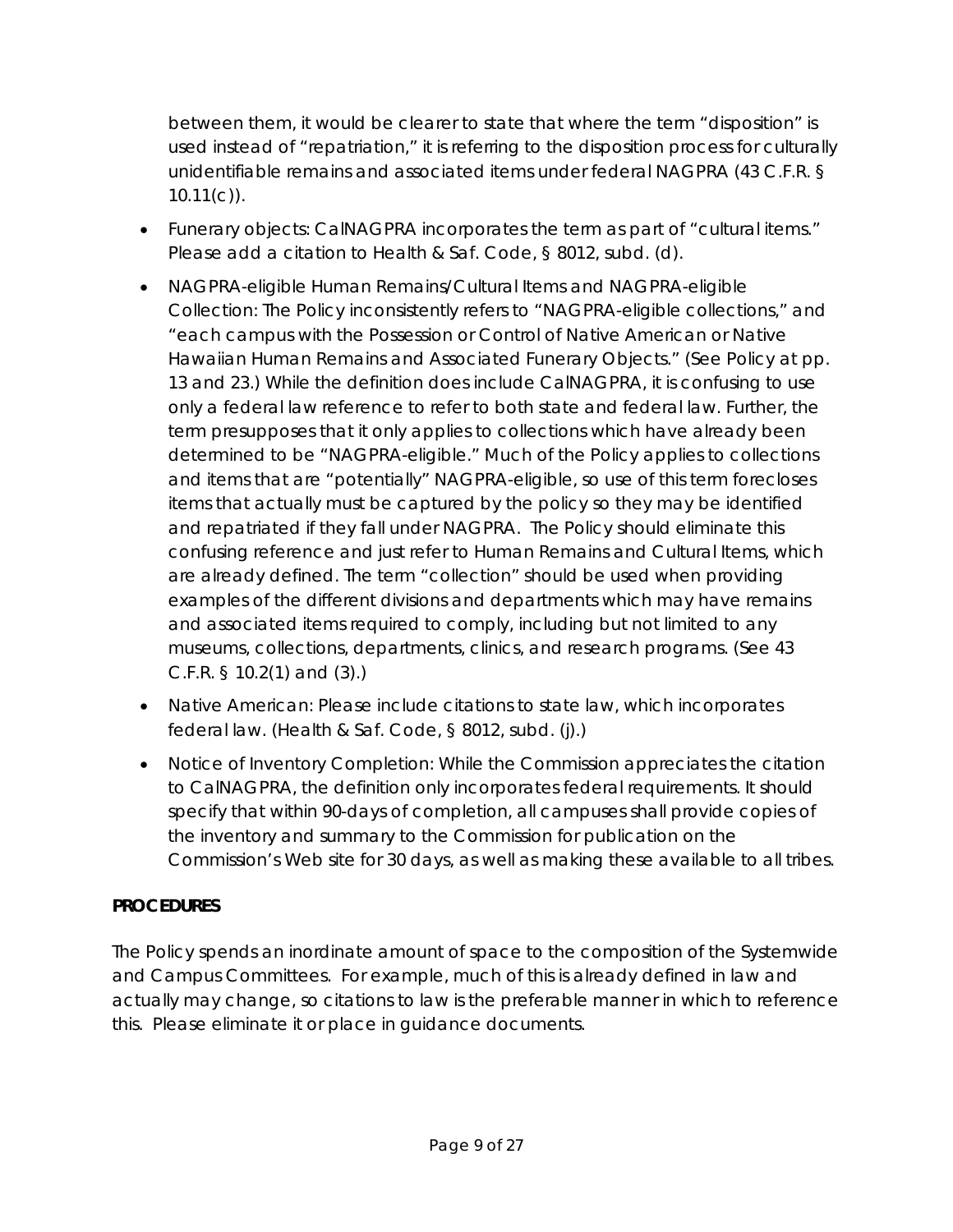## **Systemwide Committee**

### **Composition**

AB 2836 sets out the requirements for the Systemwide Committee, which does not include the President/designee as non-voting members. (Policy at p. 15.) The inclusion of the President/designee in this Committee is problematic because the Committee makes recommendations to the President regarding policy revisions, guidance and best practices, corrective-action audits, and tribal appeals. It would undermine the integrity of the process if the President/designee participated in these very decisions, even in a non-voting capacity.

### **Procedures**

### **Conflicts of Interest**

As discussed above, the Policy should set out what constitutes a conflict of interest. (Policy at p. 16.) By leaving this decision to each campus, there is a substantial risk that inconsistent campus policies will develop. Under the Policy, Systemwide and Campuswide Committees, as well as Chancellors/designees, are required to make decisions regarding cultural affiliation, repatriation/disposition, claims, appeals, and disputes. A conflict of interest arises anytime they review matters involving their specific academic department, museum, or affiliated tribe, including when they receive compensation as a contractor. The goal should be to avoid having individuals with a vested personal stake in an outcome from participating in the review process. For instance, under the policy, a museum's director may participate in decisions concerning approvals and appeals, which could include approvals and appeals arising from his or her own decisions. (*Nightlife Partners, supra,* 108 Cal.App.4th at p. 90 ("Due process, however, *always* requires a relatively level playing field, the 'constitutional floor' of a 'fair trial in a fair tribunal' in other words, a fair hearing before a neutral or unbiased decisionmaker."))

### **Chair**

While the Commission appreciates the change permitting the Chair to be chosen from any of the Committee members, under the Policy, the nominee must be approved by the President/designee. (Policy at p. 16.) This would permit Committee members (particularly those that work within the UC) to lobby the President and skews the process in favor of UC nominees. Nothing in AB 2836 authorizes or provides such authority to the President. Rather, the composition of the Committee was carefully determined by the Legislature and, accordingly, this requirement should be stricken from the policy.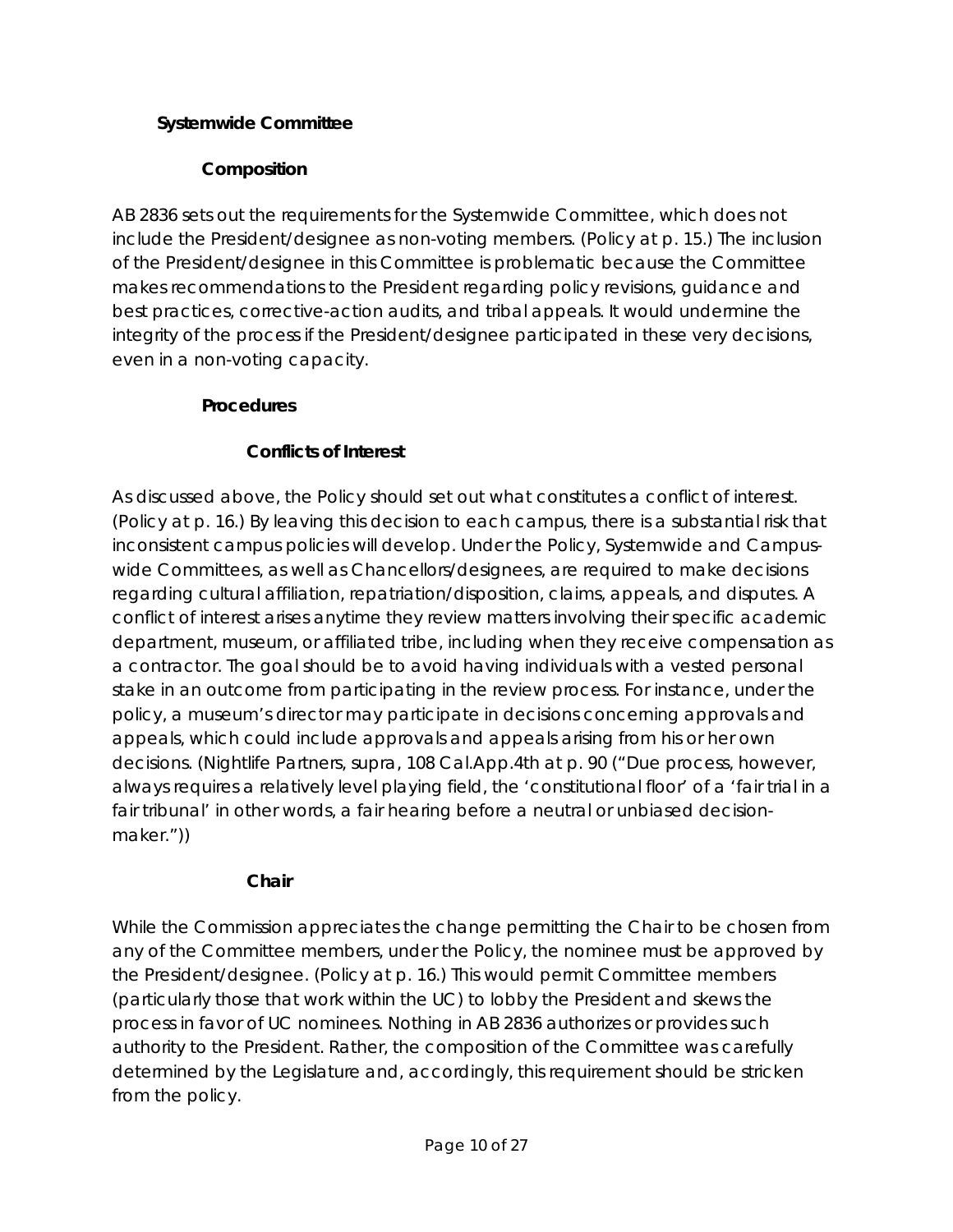### **Campus Committee**

### **Composition**

### **Reference to NAGPRA-Eligible Collection**

The policy again refers to "NAGPRA-eligible collection" which is potentially confusing because the definition is broader that just NAGPRA or just "collections." (Policy at p. 17; See definitional comments on this term.)

### **Chancellor/Designee**

Like Systemwide Committees, AB 2836 sets out the requirements for the Campus Committee, which does not include the Chancellor/designee as non-voting members. (Policy at p. 19.) The Commission appreciates the potential interest by the Chancellor, but including the Chancellor may unfairly skew the Committee's decision-making. The Committee makes recommendations to the Chancellor regarding implementation, claims, disputes, and tribal access. It would not be appropriate for the Chancellor/designee to also participate in these decisions, even as non-voting members. (See Comment re: President/Designee above.)

#### **Procedures**

### **Conflicts of Interest**

The Policy needs a comprehensive conflict of interest policy. (Policy at p. 20.) Like the Systemwide Committee, by leaving this decision to each campus, there is a significant risk of inconsistent campus policies. (See prior Comment on Conflicts of Interest for the Systemwide Committee and under Definitions.)

### **Chair**

While the Commission appreciates the change permitting the Chair to be chosen from any of the members, the Policy requires that the nominee be approved by the Chancellor/designee. (Policy at p. 20.) This allows Committee members (particularly those that work within the UC) to lobby the Chancellor and skews the process in favor of UC nominees. Nothing in AB 2836 authorizes or provides such authority to the Chancellor. To the contrary, the Legislature carefully delineated the Committee's composition and structure. This requirement should be stricken from the policy.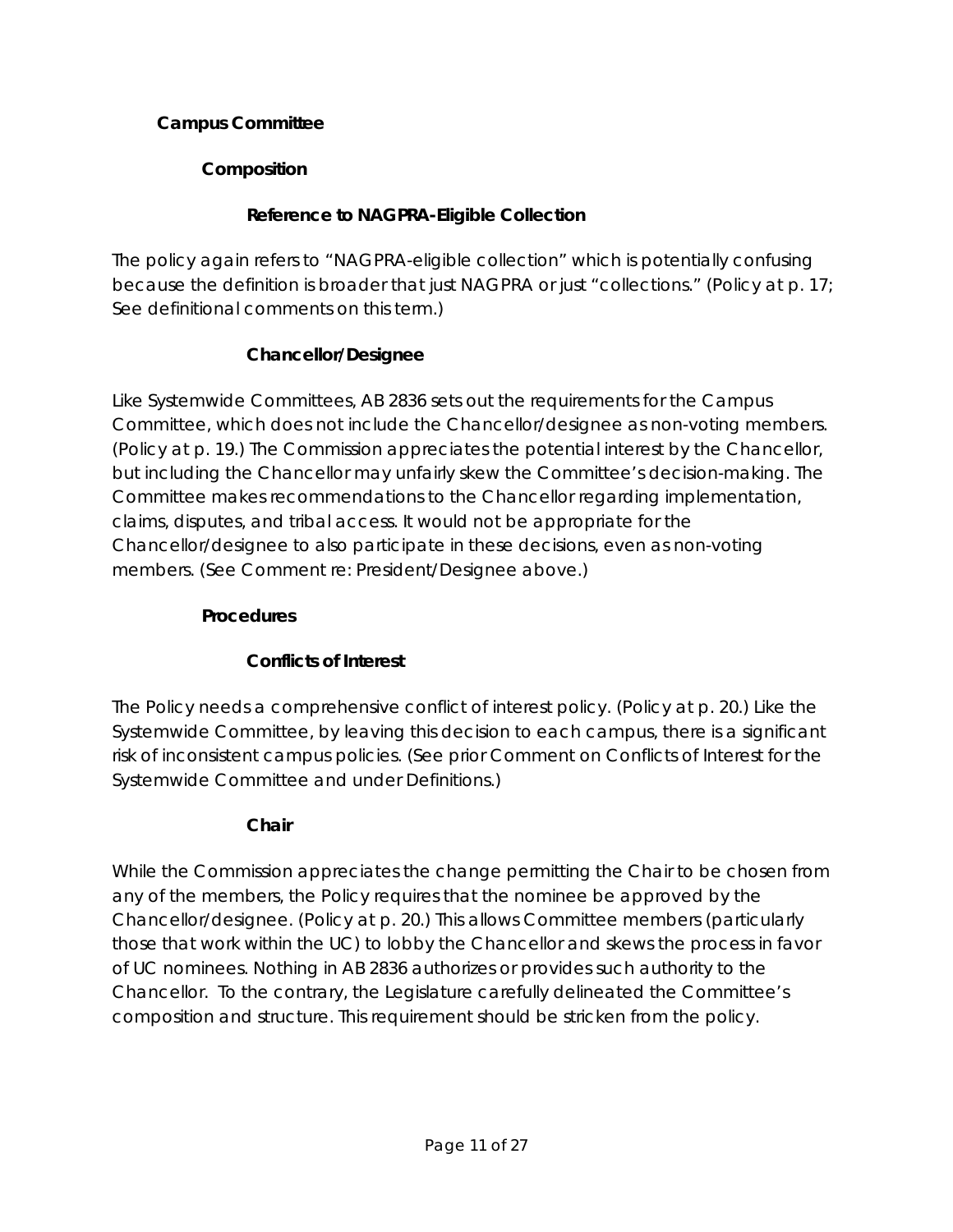# **Consultation**

As to consultation, at the March 3, 2020 meeting, the UC provided an update guidance document to provide best practices for effective consultation. That document should be an integral part of the Policy as the backbone for repatriation. If the UC does decide to use it as a guidance or best practices supplement, then it should be the very first one.

### **"NAGPRA-Eligible Collection"**

As previously explained, use of the term "NAGPRA-eligible Collection" is potentially confusing because the definition is broader that just NAGPRA or "collections." (Policy at p. 21; See Comments to use of the term under Definitions.)

### **Collaboration**

The Policy requires campuses "to work collaboratively with Tribal Representatives to facilitate the Cultural Affiliation and State Cultural Affiliation of Native American or Native Hawaiian ancestral Human Remains and Cultural Items, and provide Tribal Representatives reasonable opportunity to present information regarding Cultural Affiliation or State Cultural Affiliation orally or in writing." The Policy, however, does not, address three significant sources of friction between the tribes and the UC: 1) complete and full access to remains and cultural items during the inventory process; 2) adequate notice necessary to participate in the inventory process while the inventory is being assembled and culturally identified; and 3) adequate notice to participate in the claims repatriation or disposition process.

### **Confidentiality Waivers**

As discussed above under the definition of Confidentiality, maintaining confidentiality is integral to effective consultation and in building trust with the tribes. Responsibility for maintaining confidentiality falls on the UC which has the legal obligation to repatriate. If unique circumstances arise where the UC is somehow precluded from maintaining specific confidential information, then the UC must provide the basis for this concern to the tribes in advance of any related consultations in an effort to reach agreement concerning any proposed disclosure. (Policy at p. 22.) Tribes need to know that the UC will maintain and respect confidentiality and that any proposed exceptions will be carefully explained and agreed to in advance of any disclosures.

In relation to exceptions, the Policy fails to provide guidance concerning the circumstances under which a waiver of confidentiality should be sought. Moreover, nothing in the Policy precludes a campus from including it as standard contract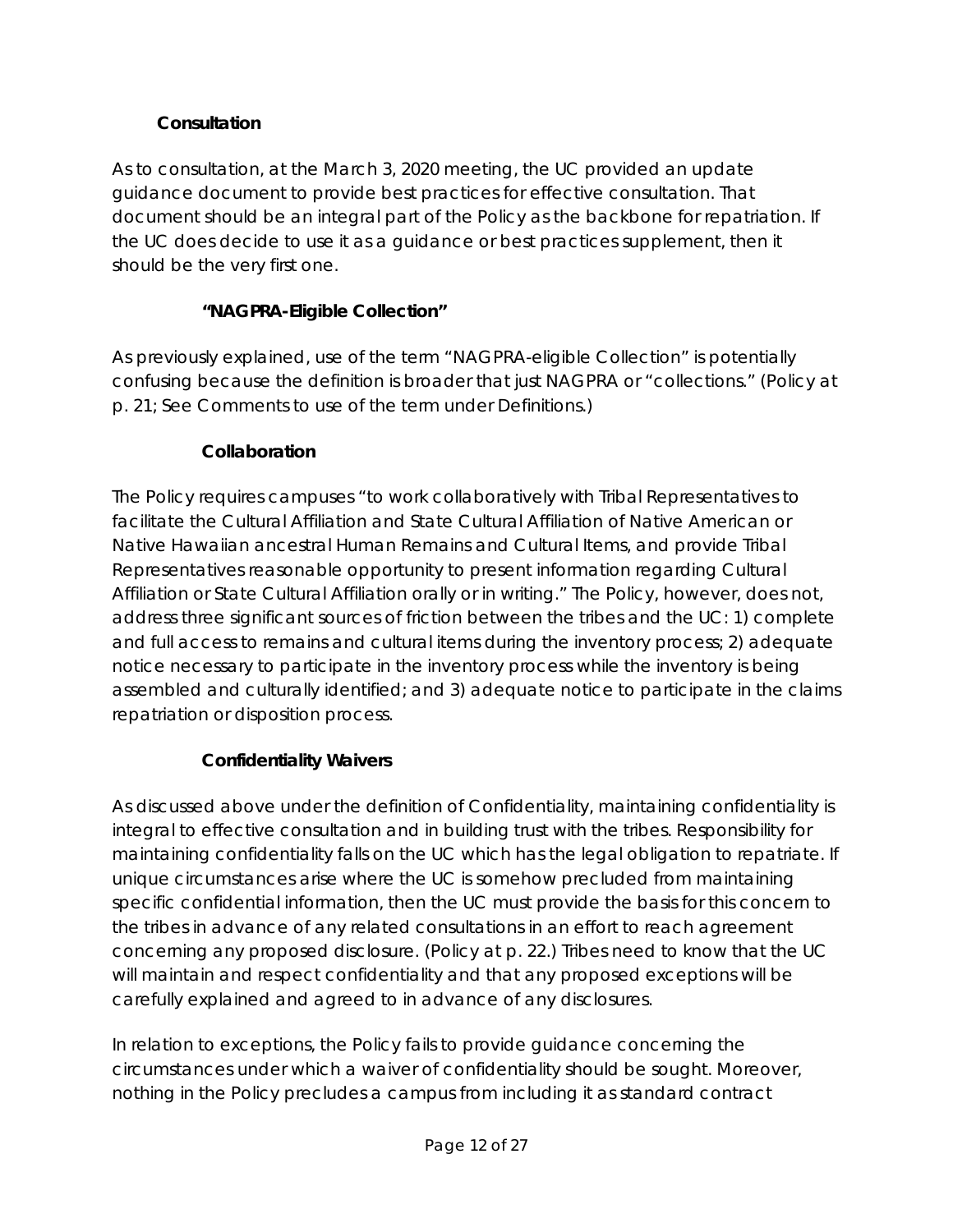language or from requiring waivers as a condition for tribal participation in the repatriation process. These waivers should only be requested by the UC when absolutely necessary to comply with its statutory obligations and no tribe should be compelled to execute a waiver as a condition to participating in the Policy's process. When confidentiality is waived by a tribe, the waiver should be in writing so that all parties understand the nature, scope, and duration of the waiver.

# **Inventories and Summaries**

The policy would only require campuses to update existing inventories under the following circumstances:

- 1. Previously unreported holdings or collections are located that may include remains or cultural items;
- 2. Remains and cultural items are likely to be culturally affiliated with a newly federally recognized tribe;
- 3. New information about cultural affiliation is obtained which provides a basis for revising a prior determination; and
- 4. An update "is otherwise required" under federal or state law.

(Policy at pp. 22-23.)

The enumerated list omits reference to the need to update existing inventories as part of the requirement to update existing CUI inventories to ascertain whether cultural affiliation can now be determined. (Health & Saf. Code, § 8025, subd. (a)(2)(D).) But in a separate note below the list it states:

> Note that 'new information' includes information obtained during Consultations conducted pursuant to Federal NAGPRA and CalNAGPRA, and in the course of campus review of their existing inventories and summaries that list Human Remains and Cultural Items as Culturally Unidentifiable, pursuant to Section VI of this Policy.

In order to avoid confusion, the Policy should expressly include the note as a fifth circumstance necessitating an inventory update.

In addition, all faunal collections within UC control are in need of re-review to identify potential Native American human remains. When UCLA re-reviewed its collections, the amount of identified Native American human remains that had previously been missed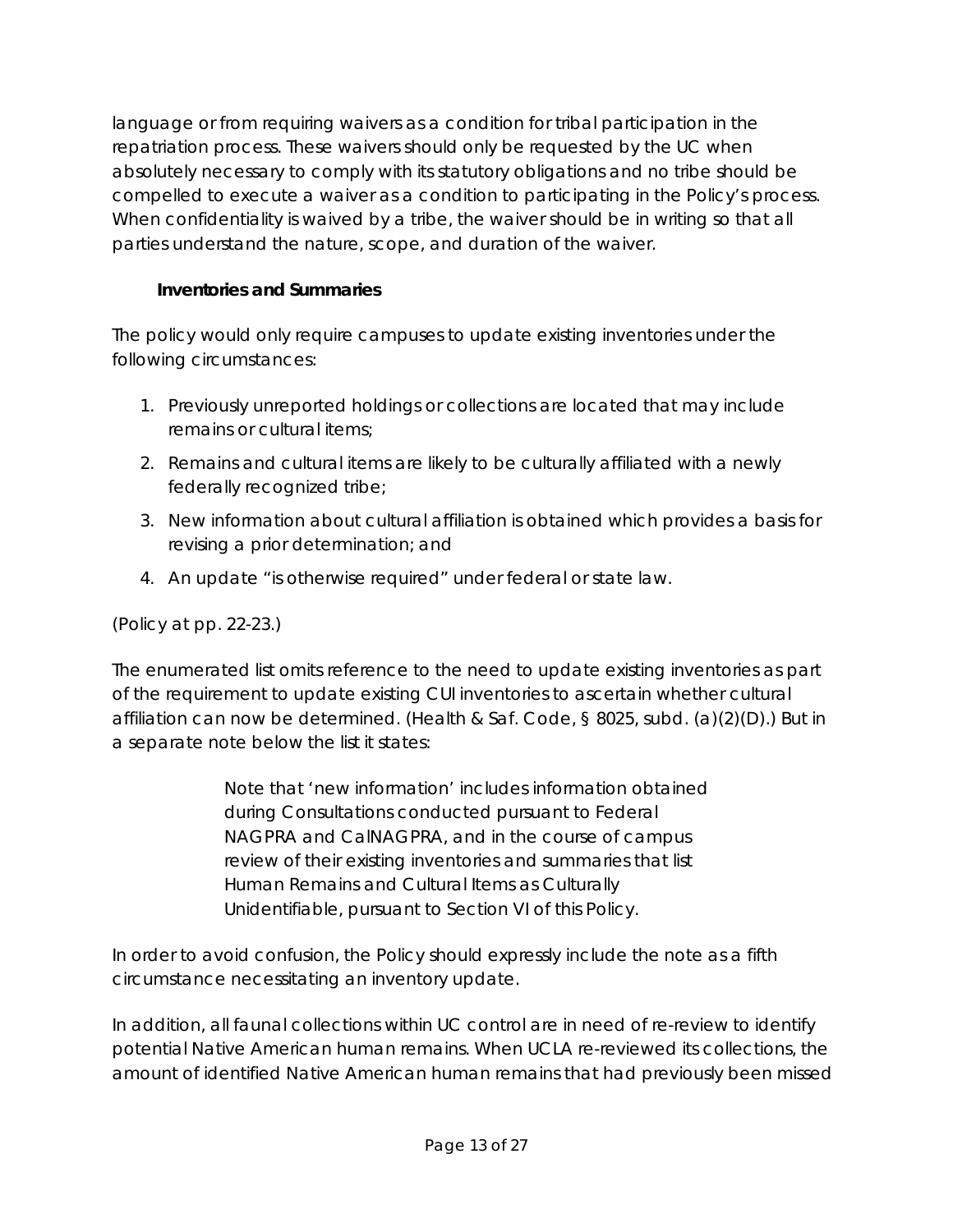was remarkably high. This needs to be incorporated in the circumstances requiring an update to inventories.

Adding to this confusion is the fact that the Policy requires campuses to update inventories and summaries under CalNAGPRA, which includes adding State Cultural Affiliation. (Policy at pp. 23-24.) [1](#page-13-0) Yet, this is not expressly identified as one of the circumstances warranting the updating of existing inventories. (Policy at pp. 22-23.) This creates internal inconsistencies within the Policy which hinders compliance.

The Policy also requires inventory updates as "otherwise required" under federal and state law. (Policy at p. 23.) This language fails to provide any assistance or guidance to the reader. To be effective, the Policy needs to set out in clear, simple language all the circumstances where campuses must update their inventories, including for State Cultural Affiliation.

As discussed at our March 3, 2020 meeting, we also recommend that notice of summaries be provided to the Commission so that this information may be published on the Commission's Web site.

Finally, the need to update inventories is related to the Policy's requirements that campuses implement plans for reviewing existing CUI, culturally affiliated, but unclaimed items, and outreach, yet organizationally they are found in completely different places within the Policy with no cross-references. (See "Inventories and Summaries" at pp. 22-23 and "All Such Agreements Shall Be Reported to the Campus Committee and the Systemwide Committee Repatriation Implementation Plan" at pp. 39-40.)

# **Inventory Process (Human Remains and Associated Funerary Objects)**

# **The Policy Needs to Include the CalNAGPRA Process**

Under the inventory process, the Policy only requires campuses to "make available" inventories and inventory supplements to the Commission and to tribes. (Policy at pp. 23-24.) But CalNAGPRA requires campuses to affirmatively provide a copy of inventories and summaries to the Commission within 90-days of completion which must be posted on the Commission's Web site for 30-days. (Health & Saf. Code, § 8013, subd. (e).) These state law requirements are not included in the Policy. Additionally, the Policy fails to

<span id="page-13-0"></span> $\overline{a}$ <sup>1</sup> "Campus inventories must include a summary of the evidence, including evidence obtained through tribal Consultation, used to determine whether the objects are Associated Funerary Objects and the Cultural Affiliation / State Cultural Affiliation of the Human Remains based on the preponderance of the evidence." (Policy at p. 24.)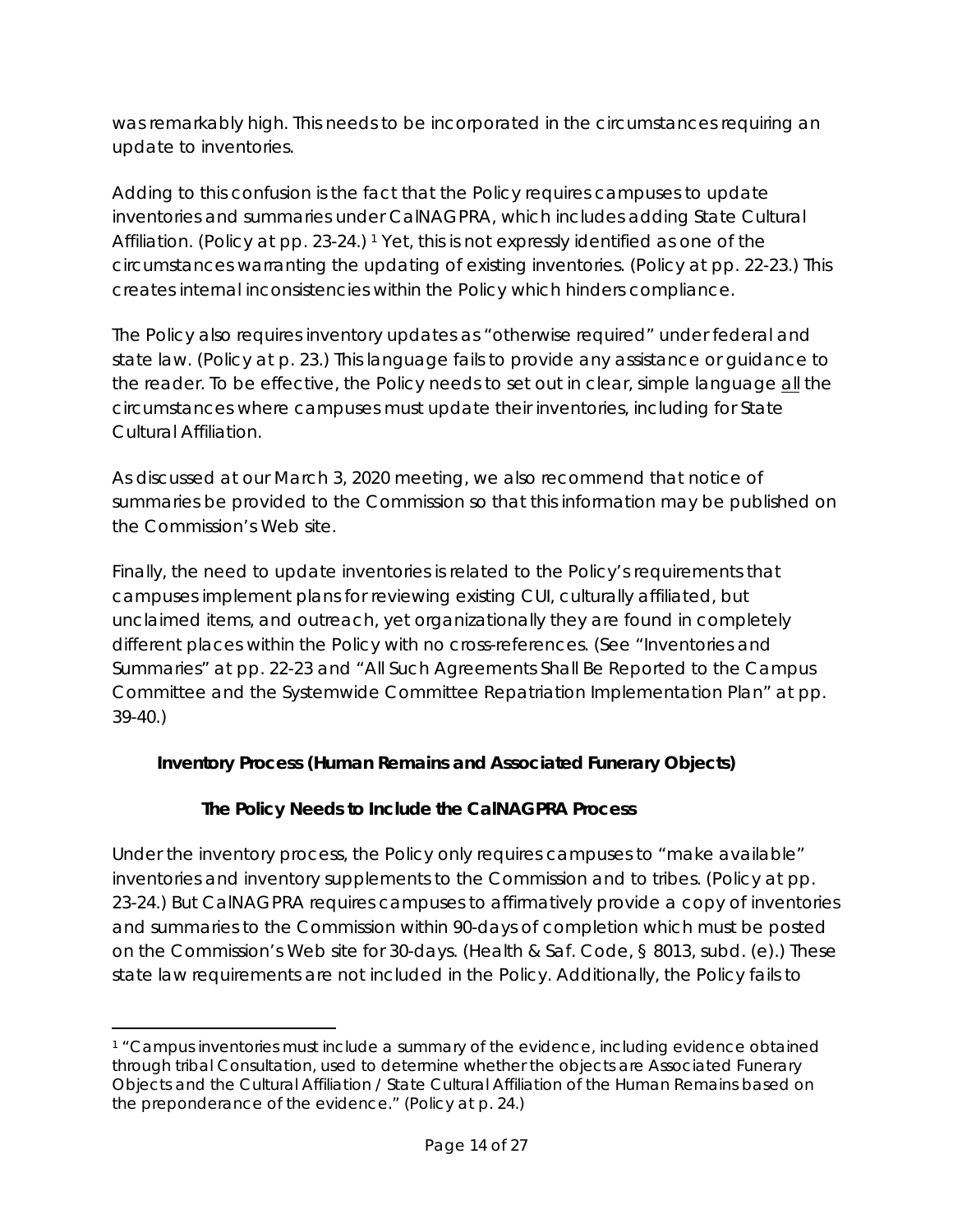require providing tribes with the inventories within six months of completion as required under Federal law. (43 C.F.R. § 10.9(e)(1).)

# **Consultation During Inventory Fails to Incorporate CalNAGPRA**

The inventory process only incorporates federal NAGPRA consultation. (Policy at p. 23.) Only after the inventory process, does the Policy require CalNAGPRA consultation (Policy at p. 24.) Consultation with California tribes during inventory is critical because these tribes have an understanding of their unique cultural heritages, ceremonies, and rituals. (Health & Saf. Code, § 8013, subd. (a).) This understanding is necessary for determining whether objects found near the remains constitute associated Cultural Items as required under the Policy. (Policy at p. 23)[2](#page-14-0) Further, the Policy uses the term "materials" when referring to associated items, which is confusing because the term is not defined, while "cultural items" is defined. (Policy at p. 23.)

# **Tribal Access During Inventory**

While the Policy calls for consultation (at least under federal NAGPRA), no provision is made for tribal access during the inventory process. (Policy at pp. 23-24.) Under the Policy, access is only provided "for the purposes of Consultation toward Repatriation or Disposition and cultural or spiritual care." (Policy at pp. 35-36.) Access should be provided throughout the entire process, from inventory, cultural affiliation, summary, claims, appeals, to repatriation/disposition. Further, the Policy requires "reasonable access," but offers no guidance as to what factors should be considered in providing that access. Because of state and federal NAGPRA's emphasis on repatriation/disposition, the Policy should state that access will be liberally granted. Other factors to be considered should include consideration of any of the following: 1) the size and scope of the campus's collection; 2) tribal availability; 3) the distance of the tribe(s) from the collection and difficulty in getting to the collection; and 4) the difficulty in accessing the location where remains and items are stored. This is exceptionally important, particularly given the UC's repatriation history as documented by the Legislature, as well as the potential reluctance of campuses with larger collections to engage in the process.

Compounding this concern is the fact that the Policy later imposes confusing restrictions on access by requiring Tribal Representatives to "present evidence indicating approval by their tribal chair to access such ancestral Human Remains and Cultural Items." (Policy at p. 36.) The Policy fails to define the term "tribal chair," but throughout the

<span id="page-14-0"></span> $\overline{a}$ <sup>2</sup> For example, the Policy, citing CalNAGPRA, requires campuses to consider "geographical, kinship, biological, archaeological, anthropological, linguistic, folklore, oral tradition, historical, or other relevant information," to determine whether items are Cultural Items, most of which can only be obtained during consultation with tribes during inventory consultations.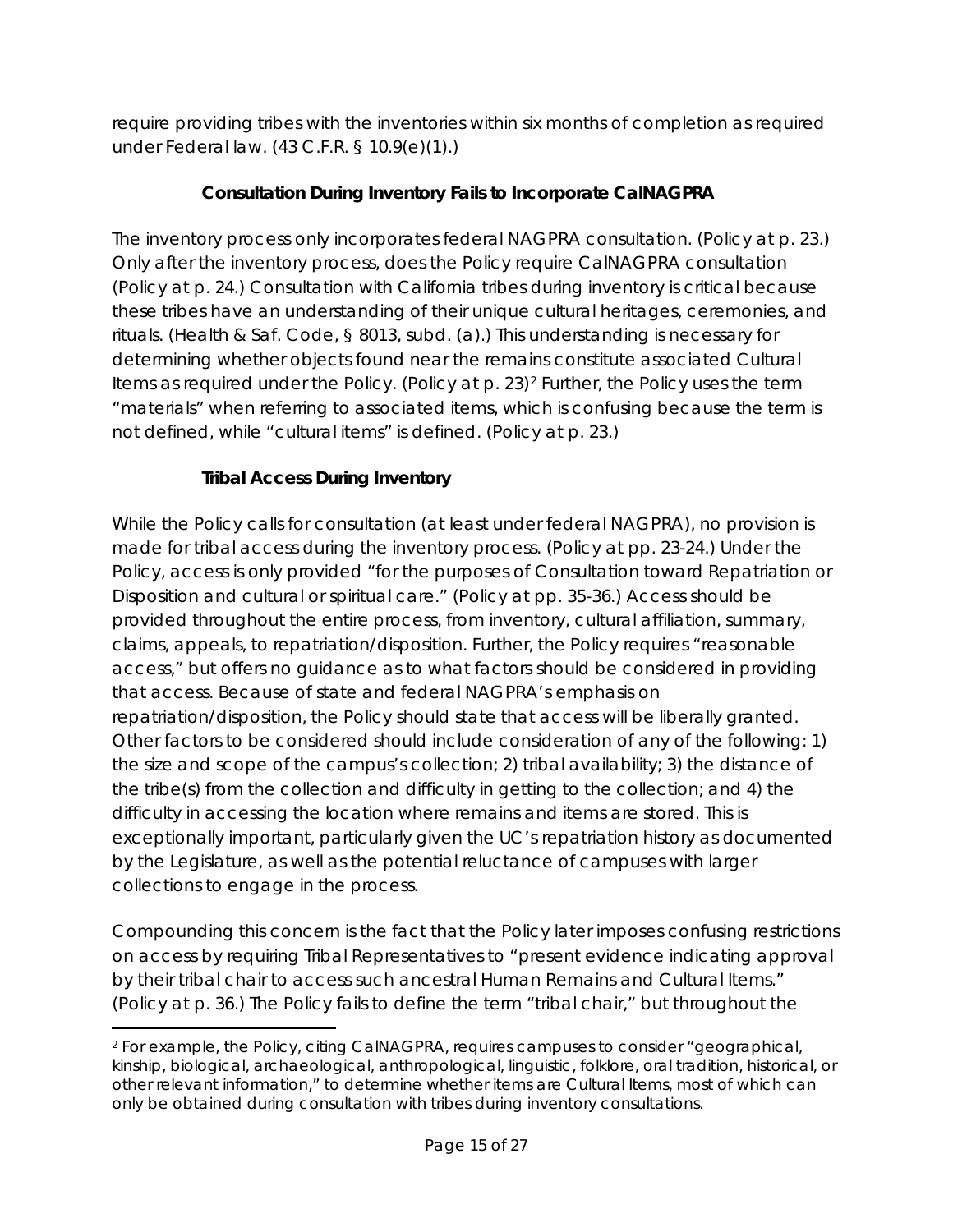Policy, "Tribal Representatives" are permitted to otherwise participate in the process. While the Commission understands the need for proper tribal authorization, how that authorization is granted depends on each individual tribe—the elected tribal chairperson (or other leader) is not always able, or required, to grant that authorization pursuant to tribal law, customs, or traditions. Given that the authorization process will depend on each tribe, the requirement that Tribal Representatives first present evidence of tribal chair authorization is arbitrary and possibly overly restrictive.

An additional barrier to access is the Policy's requirement that access requests "should be made with sufficient advance notice to allow for adequate preparation and staffing." (Policy at p. 36.) It is unreasonable to assume that a tribe would understand what notice is sufficient to accommodate any particular campus's need for "adequate preparation and staffing." In order to accommodate access and institutional needs, the Policy must specify a reasonable notice period, such as two weeks, but with an emphasis on accommodating tribal needs.

# **Associated Items Improperly Limited**

Under the Policy, "campuses must request that Tribes provide certain information, including, as appropriate, information regarding the kinds of objects the Tribe reasonably believes to have been made exclusively for burial purposes or to contain Human Remains of their ancestors." (Policy at p. 24.) But, as discussed regarding the definition of associated funerary objects, a funerary object may include any object used as part of a death rite or ceremony reasonably believed to have been placed intentionally with the remains. (43 C.F.R. § 10.2(d)(2); Health & Saf. Code, § 8012, subd. (d).) The object need not have been made exclusively for burial purposes, but can include items associated with a tribe's culture and rituals or with the individuals themselves.

# **Deficiencies in the Summary Process**

# **Process Omitted**

Further, the Policy refers to "collections" which suggests that it only applies to remains and associated items that are part of a museum collection or something similar. There is no reason not to eliminate the pervasive use of the terms "NAGPRA-Eligible Collection" and "collection" in favor of Native American remains and cultural items. (See first bulleted comment to Definitions.)

The Policy states: "The Summary is an invitation to consult on the identification of Unassociated Funerary Objects, Sacred Objects and Objects of Cultural Patrimony, and provides a basis for Native American Tribes and Native Hawaiian Organizations to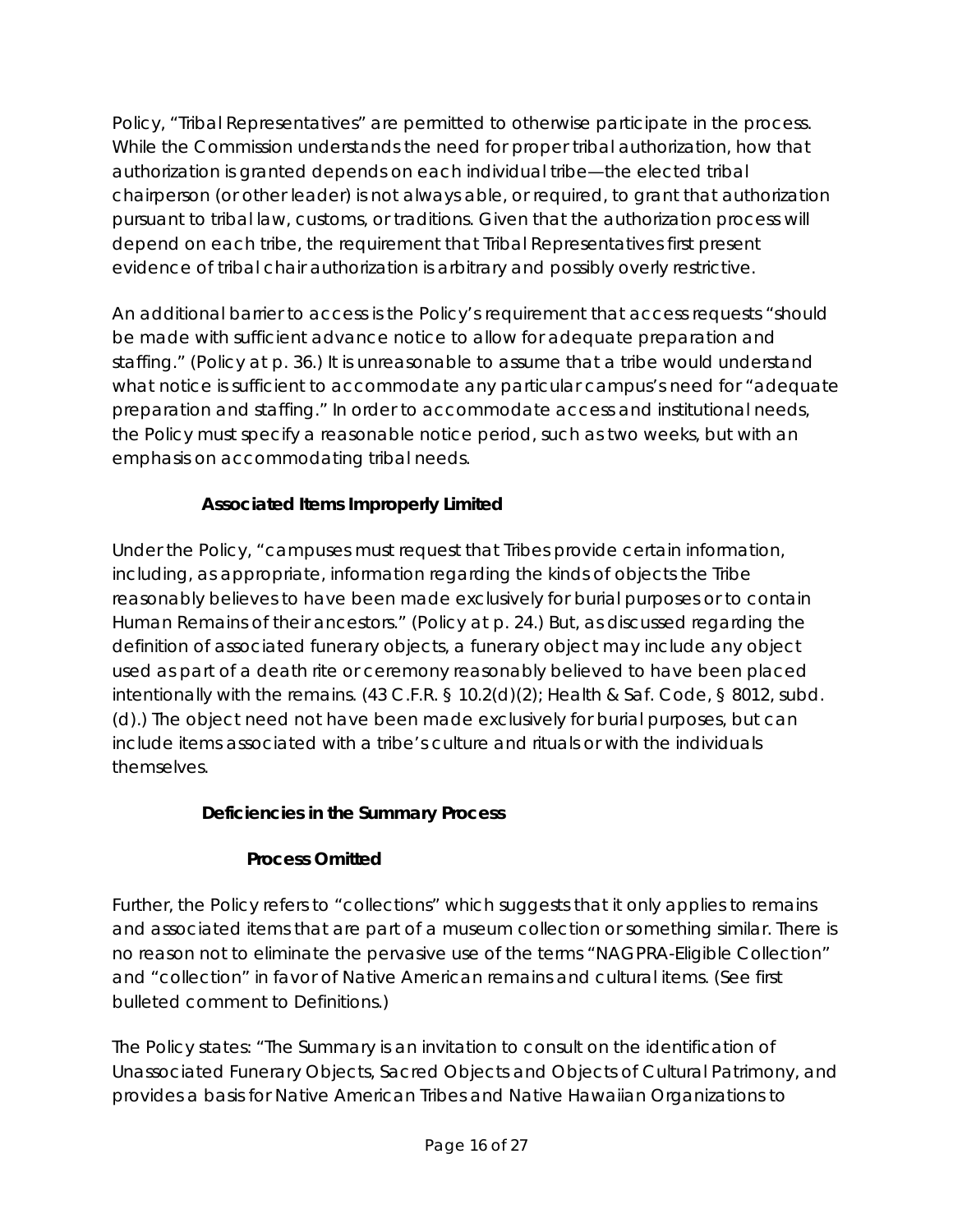request Repatriation of these items after additional Consultation between them and the campus." (Policy at p. 25.) But under Federal law, it is not just an invitation to consult, but consultation is required. (43 C.F.R. § 10.8(d)(1).) Further, this consultation must be initiated before the completion of the summary process via letter and personal dialogue with the tribe. (43 C.F.R. § 10.8(d)(2).) The consultation process should also comply with state law which exceeds the federal requirements. (See Gov. Code, § 65352.4)

# **State and Federal Cultural Affiliation**

The organization of the Policy is confusing because it discusses the process for completion of inventories and summaries before it discusses the procedures for determining state and federal cultural affiliation (which must be assessed during inventory and summary completion [see 43 C.F.R. §§ 10.8 and 10.9]). (See Policy at pp. 23-25 and 27.) To be meaningful, the process for determining cultural affiliation needs to be incorporated into the inventory and summary processes as part of consultations, which is the time at which the campus will be obtaining and assessing information obtained from the tribes before it completes the processes.[3](#page-16-0)

The Commission appreciates that tribal histories, documentation, and testimonies will not be afforded less evidentiary weight that other evidentiary categories, but the Policy omits language from NAGPRA stating that a finding of cultural affiliation "should not be precluded solely because of some gaps in the record." (43 C.F.R., § 10.14(d).) As mentioned during National NAGPRA's March 4 presentation at UC Berkeley, this language is important because tribes should not be denied cultural affiliation because of "gaps" which are a part of any linguistic, folklore, or oral tradition which, in many instances, are the primary ways tribes passed on their histories and traditions.

# **Claims and NIR Process Inappropriately Placed Under "Inventories and Summaries" and Not Explained**

Under the heading "Inventories and Summaries" and the subheading "Summary Process," the Policy discusses that claims for unassociated funerary objects and Notices of Intent to Repatriate (NIRs) must be reviewed by the Campus Committee and approved by the Chancellor. (Policy at p. 25.) The subdivision only discusses the process for creating summaries (consistent with the subheading) and fails to describe the process for submitting and evaluating claims for associated or unassociated items.

<span id="page-16-0"></span> $\overline{a}$ <sup>3</sup> For instance on p. 24, the Policy states: "Consistent with CalNAGPRA, if after Consultation with California Indian Tribes, State Cultural Affiliation is established with a non-federally recognized California Indian Tribe, the campus shall include that information in the Inventory or Inventory supplement that it prepares pursuant to CalNAGPRA § 8013." No reference is made here that later in the Policy, at p. 27, a procedure exists for determining State Cultural Affiliation.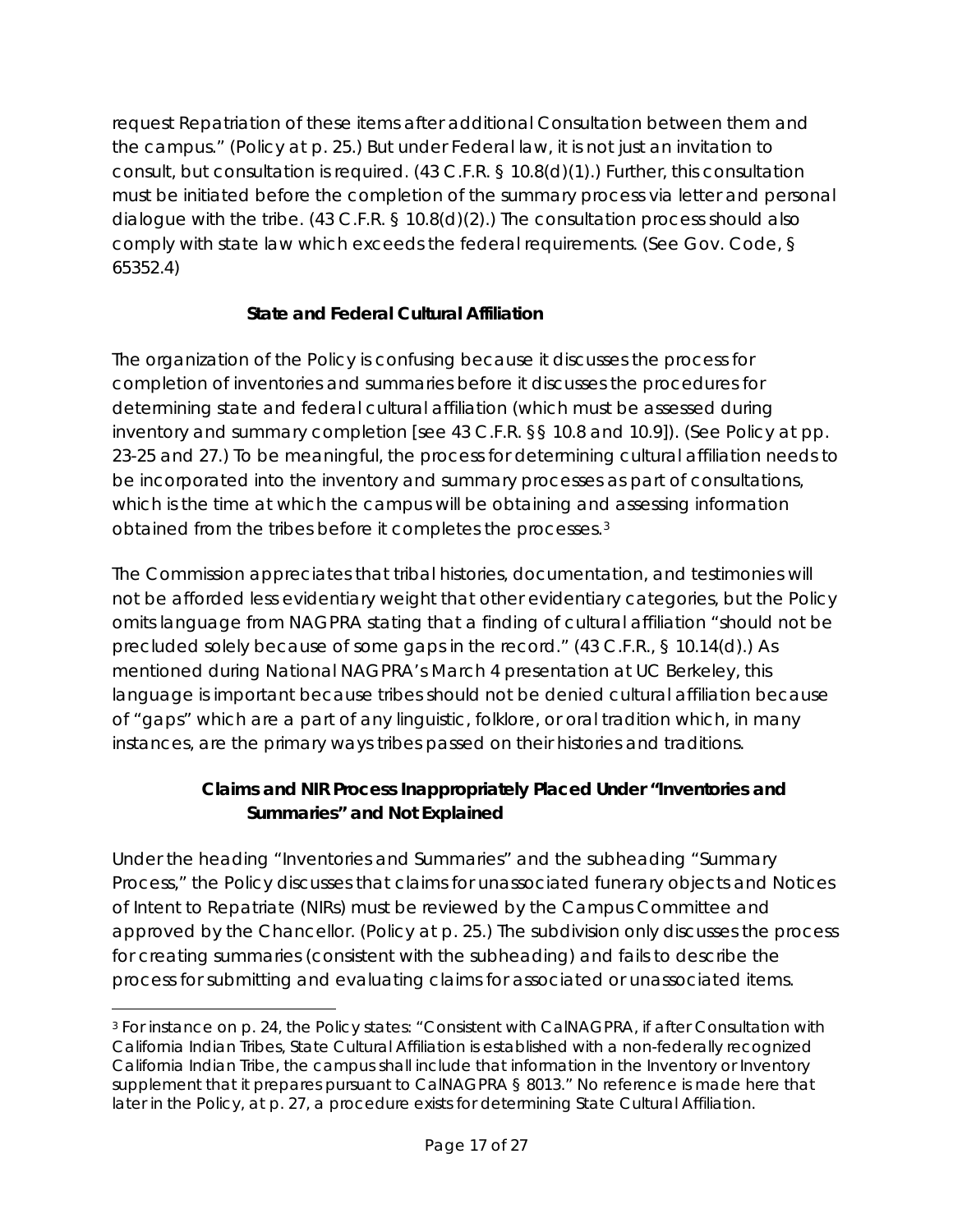Moreover, it fails to describe the NIR process and how it is part of the summary process, if at all. Compounding the confusion, the Policy later states, under the heading "Repatriation and Disposition," that each campus "shall establish a clear and transparent process for Native American Tribes or Native Hawaiian Organizations to submit a request for Repatriation or Disposition in accordance with federal and state law and this Policy." (Policy at p. 28.)

The Policy needs a separate primary heading (denoted with its own Roman numeral) to discuss the procedures for repatriation and disposition, including the claims process and issuances of NIRs. The Commission is also concerned that by delegating to each campus the responsibility for creating claims policies with no deadline for doing so will lead to delays and inconsistent processes across campuses, something AB 2836 sought to eliminate. (Assem. Bill No. 2836 (2017-2018 Reg. Sess.) § 1, subd. (a)(8) ("There is a history of inconsistent application of federal and state repatriation laws by some campuses within the University of California system.").) The Policy needs to provide a claims process consistent across all campuses.

# **Unreported Holdings**

The Policy acknowledges that previously unreported items "may be found in disparate academic units of the UC, e.g., inadvertently included among fauna or other materials." (Policy at p. 26.) But no procedure is set out requiring campuses to conduct systemic searches of all departments, museums, collections, clinics, and research programs, including "disparate academic units." (Health & Saf. Code, § 8025 subds. (a)(2)(A) and (D) (UC must adopt systemwide policies for "cultural items while in possession of a University of California campus" and for the "identification" of remains and cultural items.)) All the Policy requires is that each campus "communicate with all relevant faculty, researchers, and staff to raise awareness about the requirements of this Policy and related laws and regulations." (Policy at p. 26.) The Policy does not explain how each campus can communicate with "all relevant staff" when the repatriation staff required to implement the Policy do not necessarily understand which departments, clinics and research programs may actually have remains and cultural items. And nothing in the Policy expressly requires existing museums and collections to conduct additional searches to locate previously unreported items.

Even the prior Policy issued by the UC in August of 2019 acknowledged this concern by requiring that each campus: 1) "Devise a plan to review existing materials that may potentially contain Native American or Native Hawaiian human remains or cultural items, . . ."; 2) "Require non-museum academic units to review materials that may potentially contain Native American or Native Hawaiian human remains or cultural items." (Aug. 2019 Policy at p. 23.) As the Commission previously commented on this prior Policy, the Policy should provide clear guidance and timeframes to the campuses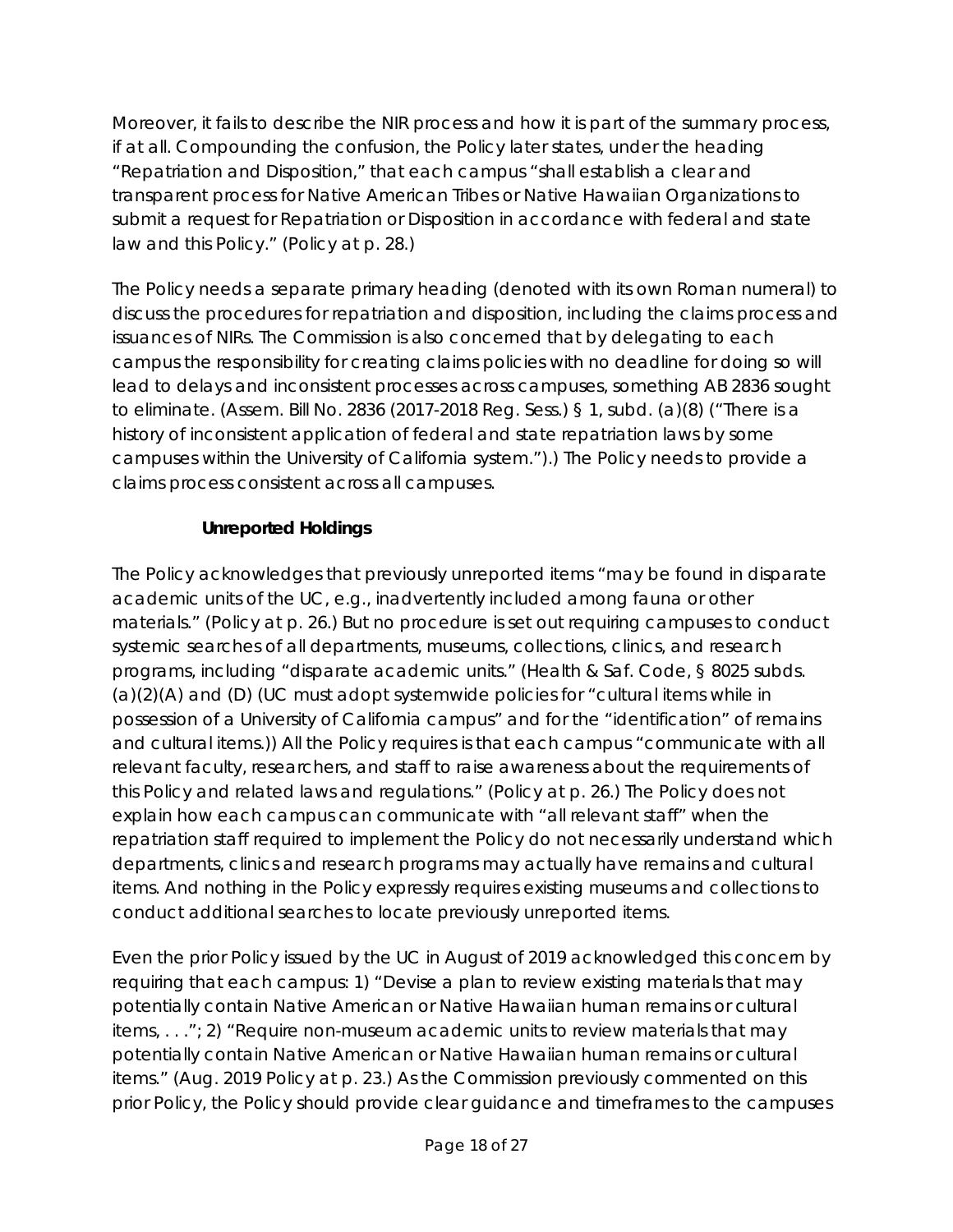for accomplishing this. Not only does this current Policy not address this concern, it eliminates the requirement altogether. This is inconsistent with state and federal law which requires repatriation by all agencies receiving state and/or federal funding having possession and custody of Native American remains and cultural items. (25 U.S.C.§ 3001, et seq.; 43 C.F.R. §§ 10.2(3),(i); Health & Saf. Code §§ 8012, subds. (e), (g), 8013, subd. (a), 8025, subds. (a)(2)(A) and (D).

# **REPATRIATION AND DISPOSITION**

# **Inadequate Claims Process: Improper Delegation to Campuses with No Timeframe for Compliance**

The Policy delegates to each campus responsibility for establishing "a clear and transparent process for Native American Tribes or Native Hawaiian Organizations to submit a request for Repatriation or Disposition in accordance with federal and state law and this Policy." (Policy at p. 28.) This violates AB 2836, which requires the UC to "[a]dopt and implement clear and transparent policies and procedures on the systemwide requirements for submitting claims for the repatriation of Native American remains and cultural items, . . deemed culturally affiliated but that are not subject to a current repatriation claim, . . ." (Health & Saf. Code, § 8025, subd. (a)(2)(B), emphasis added.) The purpose of this language was to address "a history of inconsistent application of federal and state repatriation laws by some campuses within the University of California system." (Assem. Bill No. 2836 (2017-2018 Reg. Sess.) § 1 (Legislative Findings), subd. (a)(8).) Delegating responsibility to each campus to develop its own claims process with no timeframes or guidance for doing so not only violates AB 2836, but also will result in inconsistent claims policies across campuses and potential delay by other campuses who may be reluctant to comply. The claims process should be uniform across campuses with clear guidance for implementation.

# **Inadequate Incorporation of the State Law Claims Process for Federally Culturally Unidentifiable Remains and Cultural Items**

The Policy states that "UC campuses must comply with all requirements of CalNAGPRA including those pertaining to claims for State Cultural Affiliation, as well as the requirements of Federal NAGPRA." (Policy at pp. 29-30.) The Policy needs to better explain that State Cultural Affiliation can be used for repatriation/disposition if a federally recognized tribe sponsors the request, and if no such sponsorship can be arranged, the non-federally recognized tribe may still obtain the remains and items through CUI disposition upon National NAGPRA's approval. The Policy should explain that this approval process can be time consuming and that tribes should be encouraged to work out other arrangements, if possible, to avoid this delay. (43 C.F.R. §  $10.11(c)(2)(ii)(A)$ .)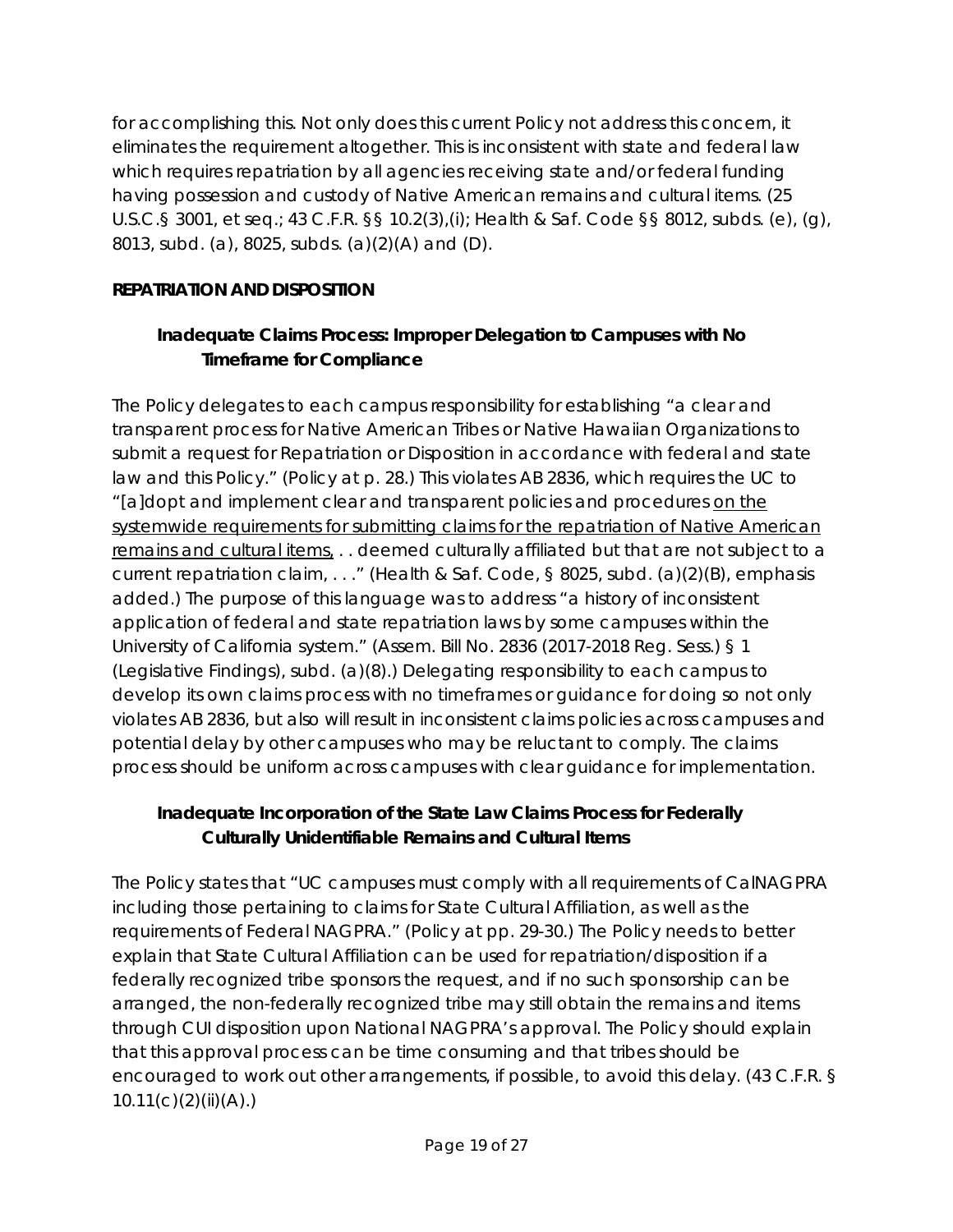In conjunction with state cultural affiliation, the Policy should provide guidance to encourage repatriation to non-federally recognized tribes consistent with both NAGPRA and CalNAGRPA. As mentioned at the March 4, 2020 National NAGPRA presentation at UC Berkeley, this can be encouraged through the use of sponsorships or joint requests made by federally and non-federally recognized tribes.

Conspicuously absent from the Policy is any description of the CalNAGPRA claims process, including for filing claims with the Commission, publication on the Commission's Web site, applicable time frames for repatriation, and the dispute process for resolving multiple repatriation claims. (Health & Saf. Code, §§ 8014-8016) The Policy follows only federal law procedure permitting each campus to review disposition requests by nonfederally recognized tribes subject to Campus Committee and Chancellor review. (Policy at p. 31.) Nothing precludes compliance with both statutes, unless a direct conflict arises.

# **The Disposition Process Fails to Comply with Federal Law and Will Cause Unnecessary Delay and/or Failure to Affirmatively Offer to Transfer Control**

The Policy provides that the UC will initiate consultation for the disposition of culturally unidentified remains and items: 1) Within 90 days of receiving a tribal request; or, 2) If no request is received before any offer is made prior to transfer control of the remains and items. (Policy at p. 30.) This is inconsistent with the Federal Regulations which do not contemplate a claims process for CUI. Rather, federal law requires that the UC "must offer to transfer control" of these remains and items to a descending priority list of tribes. (43 C.F.R. § 10.11(c)(1)-(2).) Under the Policy, if no request is made, then the disposition process can be delayed indefinitely. No time limit is set for the UC to make the offers required under Section 10.11 absent a tribal request. Moreover, nothing in the Policy requires the UC to notify tribes about the existence of any remaining culturally unidentified items and to inform them about the necessity of filing a request or claim to initiate consultations on every single remain and item. As a result, in some instances, culturally unidentified items in major collections may never occur or may occur in an extremely delayed or haphazard fashion. This is precisely the result the Legislature sought to avoid when it enacted AB 2836.

Under the Policy, within 90 days of receiving a claim, the UC must initiate consultations, but no deadline is set in the Policy for when these consultations must actually occur or be completed. (Policy at pp. 30-31.)

Finally, no deadline is set for determining disposition, which must also be reviewed by the Campus Committee and the Chancellor/designee. (Policy at pp. 31-32.) Under the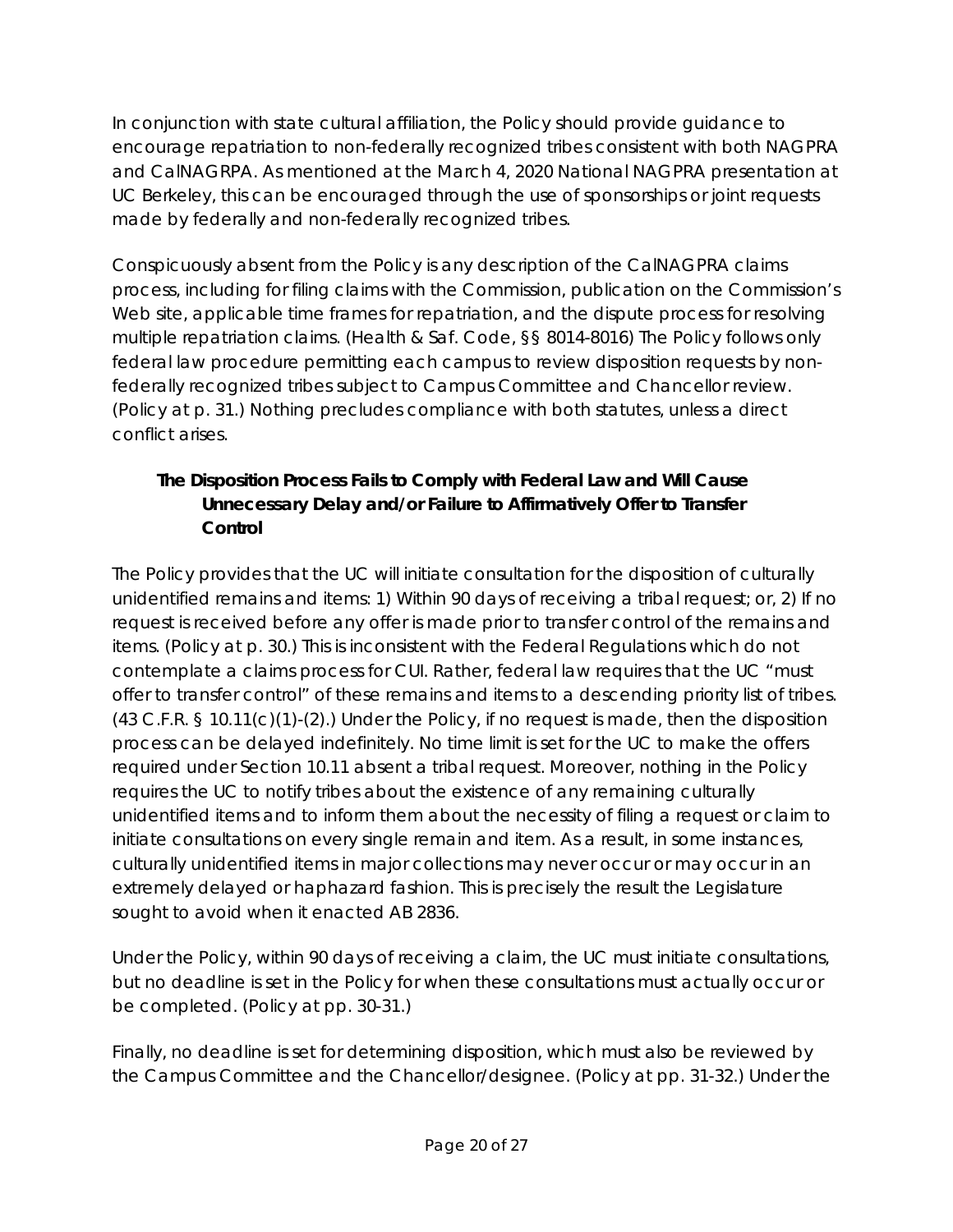Policy, campus initiative for the timely disposition of remains and items will vary, a result the Legislature sought to avoid when it enacted AB 2836.

# **Care for Remains and Cultural Items**

The Policy states that remains and cultural items will be preserved in accordance with 36 C.F.R. § 79.9(b)(3), unless an exception is brought before the Campus Committee, presumably by a campus seeking to be relieved of some or all of its obligations. (Policy at p. 35.) This raises four major concerns. First, the Policy does not set out Section 79.9's seven requirements for protecting these items. Staff should not be expected to ascertain these requirements from outside sources, when the requirements can be laid out in the Policy. Second, the Federal Regulations do not provide for the unbridled exception created by the Policy. Third, no standard is provided for evaluating exceptions to compliance with this Federal Regulation. And fourth, no notice is required to state and federally culturally affiliated tribes at the time such a request is made or after it is granted. (Policy at p. 35.)

# **Appeals and Complaints**

# **The Appeals Process Fails to Adequately Incorporate the State Law Process for Appeals**

The policy follows federal law in providing for appeals and tribal disputes over items. (Policy at pp. 33-34.) But tribes may also utilize CalNAGPRA's process to the extent that no direct conflict between the two processes occurs. (43 C.F.R. § 10.11(c)(2)(ii); Health & Saf. Code, §§ 8015 and 8016.) The Policy needs to explain the CalNAGPRA claims process for posting claims on the Commission's Web site for 30 days, along with the 90 day period for repatriation. (Health & Saf. Code, § 8015, subd. (a).) This deadline is generally consistent with federal NAGPRA. 43 C.F.R. § 10.10(a)(3).)

# **No Deadlines or Timelines Set**

The Policy allows for appeals and complaints but does not set deadlines for filing and completion for these. (Policy at pp. 33-34.) This is significant because (at a minimum) appeals need to be initiated and completed prior to the repatriation/disposition, something the Policy does not address. The Policy should also require the UC to provide notice to the tribes about their appeal rights and applicable deadlines at each stage of the decision-making process. Further, deadlines need to be set for the Systemwide Committee's and chancellor's determinations.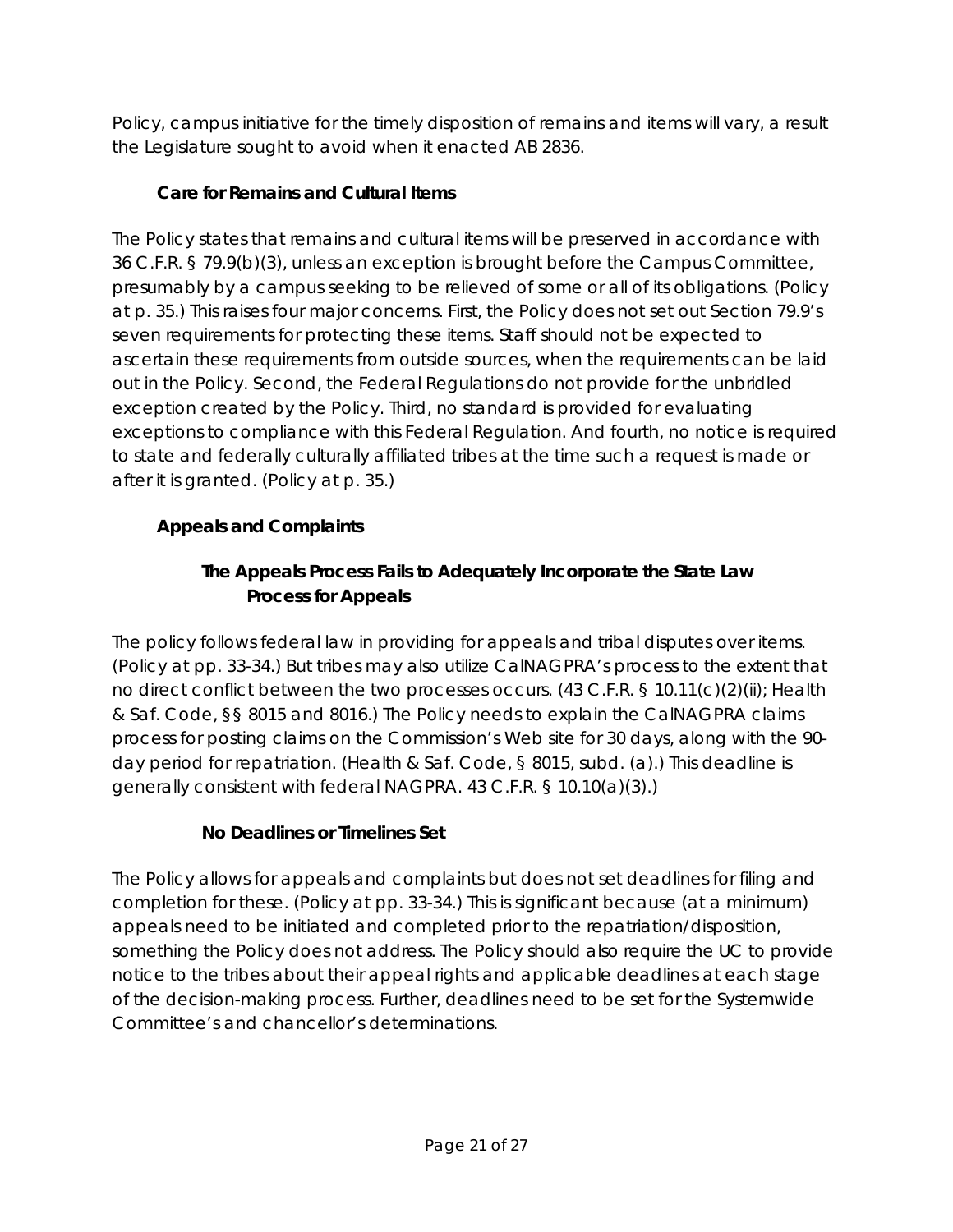## **Written Decision**

The Policy does not expressly require a written decision by the Systemwide Committee or the President/designee setting forth the factual and legal basis for their decisions. (Policy at pp. 33-34)(See, e.g. Gov. Code, § 11425.50.) A written decision is essential for maintaining fundamental fairness and integrity of the process. (*Johnson v. Housing Authority of City of Oakland* (2019) 38 Cal.App.5th 603, 615, *review denied (Oct. 23, 2019)*.)

### **Extra-record Evidence**

The Policy gives the President/designee the ability to consult with the Systemwide and Campus Committees outside the parties' presence, and does not provide tribes with any opportunity to respond or participate in these communications. (Policy at p. 33) (See, e.g. Gov. Code, § 11430.10; *Nightlife Partners v. City of Beverly Hills* (2003) 108 Cal.App.4th 81, 90 (Due process requires "the absence of even a probability of outside influence . . . .").) This deprives the tribes of the ability to know the nature of such consultations, which may materially affect the President/designee's decision-making process, including the ability to respond to these communications.

### **Multiple Claims**

The Policy does not explain that federally recognized tribes may agree to mediation and dispute resolution by the Commission as provided for under CalNAGPRA. (Policy at p. 34.) (Health & Saf. Code. § 8016, subd. (c).) The Policy also does not explain the CalNAGPRA resolution process that could apply to CUI in the event of disposition subject to Section 10.11. (Policy at p. 34.)

### **Access**

As mentioned above, the Policy requires "reasonable access" without laying out the factors campuses should consider in determining this access, with a presumption favoring liberal access to foster repatriation. (Policy at pp. 35-36.) (See prior Access comments provided above under Inventories.)

# **Complaints**

The Policy permits tribes to submit complaints about access or consultations to the Chancellor/designee only "in advance of any decision or recommendation regarding cultural affiliation, repatriation, or disposition." (Policy at p. 34.) Tribes should be able to raise complaints about access and consultations at any time they occur. The Policy should set a standard for reviewing such complaints, favoring liberal access consistent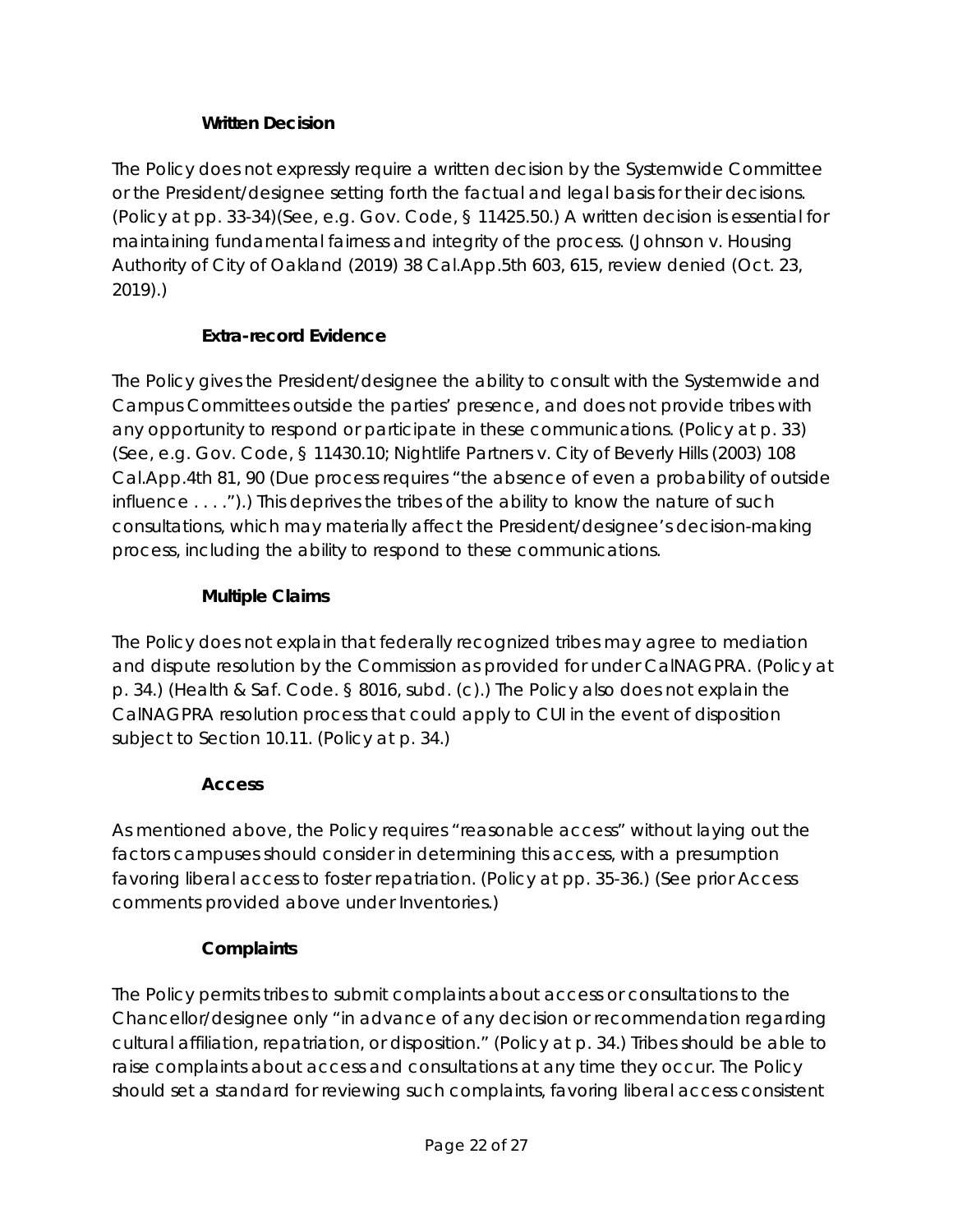with NAGPRA's purpose facilitating repatriation/disposition. Further, timelines need to be created for evaluating complaints to prevent unnecessary delay in the process.

# **Research and Testing**

Nothing touches more fundamentally to tribal sovereignty and respect than invasive testing and research on remains and associated items. The UC should not seek to test unrelated to repatriation and any such requests should only be made by the tribes. No testing should be permitted under the Policy unless all state and federally culturally affiliated tribes expressly consent in writing as to the extent and duration of any permissible testing where no complaints or appeals are pending. In instances where only non-federally recognized tribes are culturally affiliated, then permission must also be obtained from federally recognized tribes that are recognized as aboriginal to the area from which the remains were removed, consistent with federal law.

Ironically, the concerns raised by testing are exemplified by the issues raised by the proposed testing exceptions themselves.

• *Non-Federally Recognized Status*

One circumstance where testing would be allowed by a tribe is where the remains and items are "Culturally Unidentifiable only due to the tribe's status as non-federally recognized" and the non-federally recognized tribe is "known to have a relationship of shared group identity with the particular Human Remains and Associated Funerary Objects." (Policy at p. 36.) The term "Culturally Unidentified" is defined by the Policy as only applying to federal NAGPRA. (See Definitions at p. 5.) This creates a standard impossible for tribes to meet because, under federal NAGPRA, only federally recognized tribes are eligible to participate in the cultural affiliation process. Consequently, a non-federally recognized tribe could never establish that its cultural affiliation was denied only due to its status as non-federally recognized because it is *per se* precluded from participating in the process.

Concomitantly, if the Policy is intended to apply to non-federally recognized tribes that have established State Cultural Affiliation to the remains and items, then the Policy is still problematic. Federal Regulations require that the UC "offer to transfer control" of all culturally unedified remains, regardless of State Cultural Affiliation. (43 C.F.R. § 10.11(c)(1).) The Federal Regulations provide a descending list of tribes to which the culturally unidentified remains and items must be offered, without regard to State Cultural Affiliation. (43 C.F.R. § 10.11(c)(1)(i)-(ii), (2)(i)(ii).) Put simply, even if a nonfederally recognized tribe with State Cultural Affiliation gave written permission to the UC to perform research and testing on remains and cultural items, it would not be effective because the tribe may have no legal right to repatriation under federal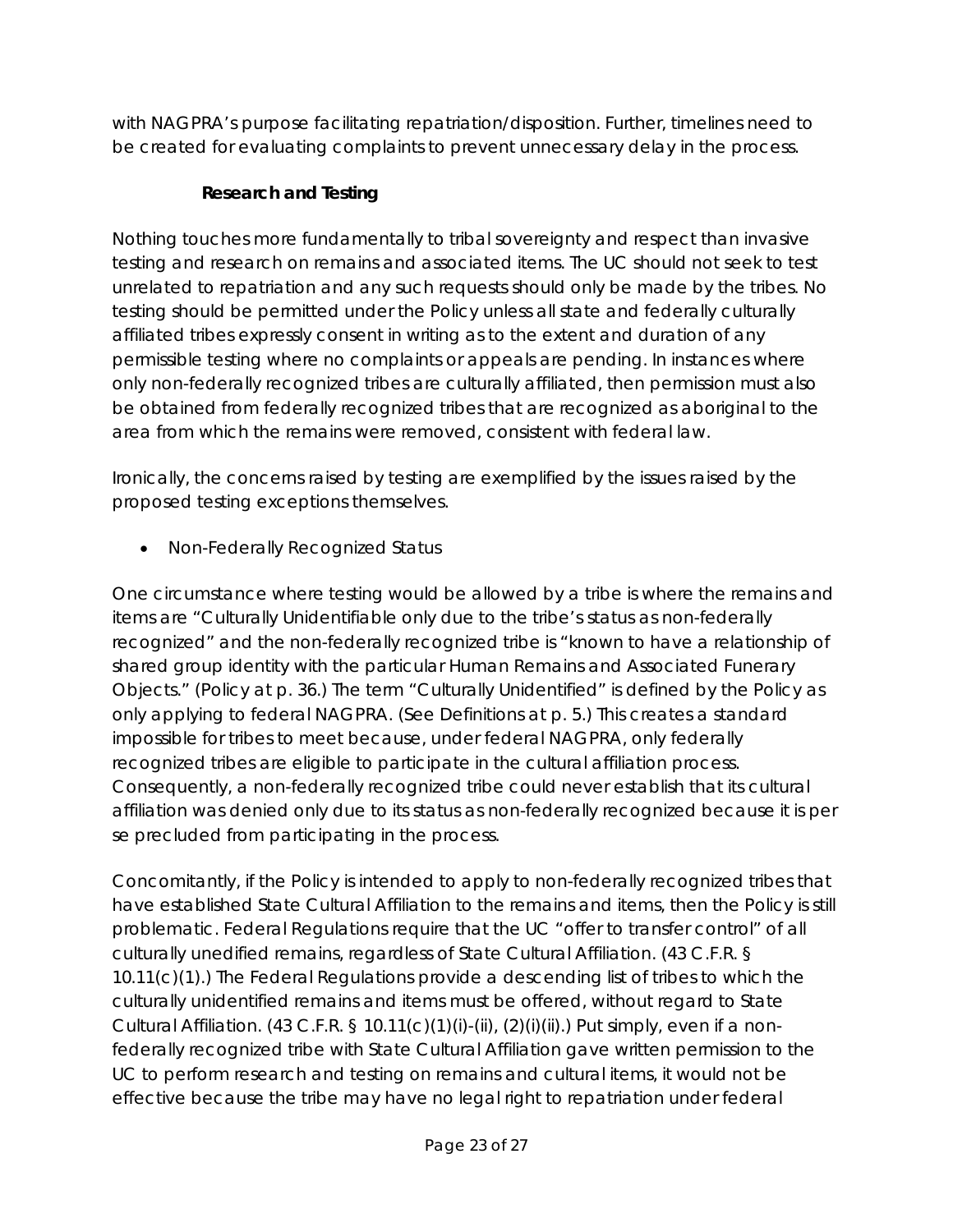NAGPRA. In such an instance, the UC would also need the written permission of any federally recognized tribes, consistent with NAGPRA.

• *Pending Repatriation*

Another such circumstance identified in the Policy where a tribe may agree to testing is where the remains and items "are pending Repatriation or Disposition." (Policy at p. 36.) This term is not defined, but could be read to include anytime during the repatriation/disposition process, including inventory, and during appeals and complaints.

• *After Federal Cultural Affiliation (Prior to Repatriation)*

Yet another circumstance identified in the Policy where a tribe may agree to testing is where a tribe grants permission after federal cultural affiliation has determined, regardless of state cultural affiliation (which may include non-federally recognized tribes). (Policy at p. 36.) In many instances, federally recognized tribes can agree to sponsor or enter into agreements with non-federally recognized tribes. In this instance, permission must be granted based upon state and federal cultural affiliation.

• *Federally Recognized Tribes Aboriginal Lands*

Finally, the Policy would allow the UC to obtain permission to test from tribes for culturally unidentified remains under Federal NAGPRA from all federally recognized tribes whose aboriginal lands overlap the location where the remains originate. (Policy at p. 36.) This exception is problematic because it fails to consider state cultural affiliation (which can include non-federally recognized tribes), as well as the ability of these federally recognized tribes to sponsor or enter into agreements with state culturally affiliated non-federally recognized tribes who may have closer ties to the remains.

• *At the Behest of an Affiliated Tribe*

Under the heading, "Care for Loans from Entities Other Than Native American Tribes or Native Hawaiian Organizations," the Policy permits the UC to retain and test remains for a period not to exceed two years for "loans" when the following occurs involving:

- o "A request that UC perform an analysis of the Human Remains of Native American or Native Hawaiian ancestors at the behest of an Affiliated Tribe."
- o "A request that UC perform an analysis of the Human Remains of Native American or Native Hawaiian ancestors to aid the requesting institution in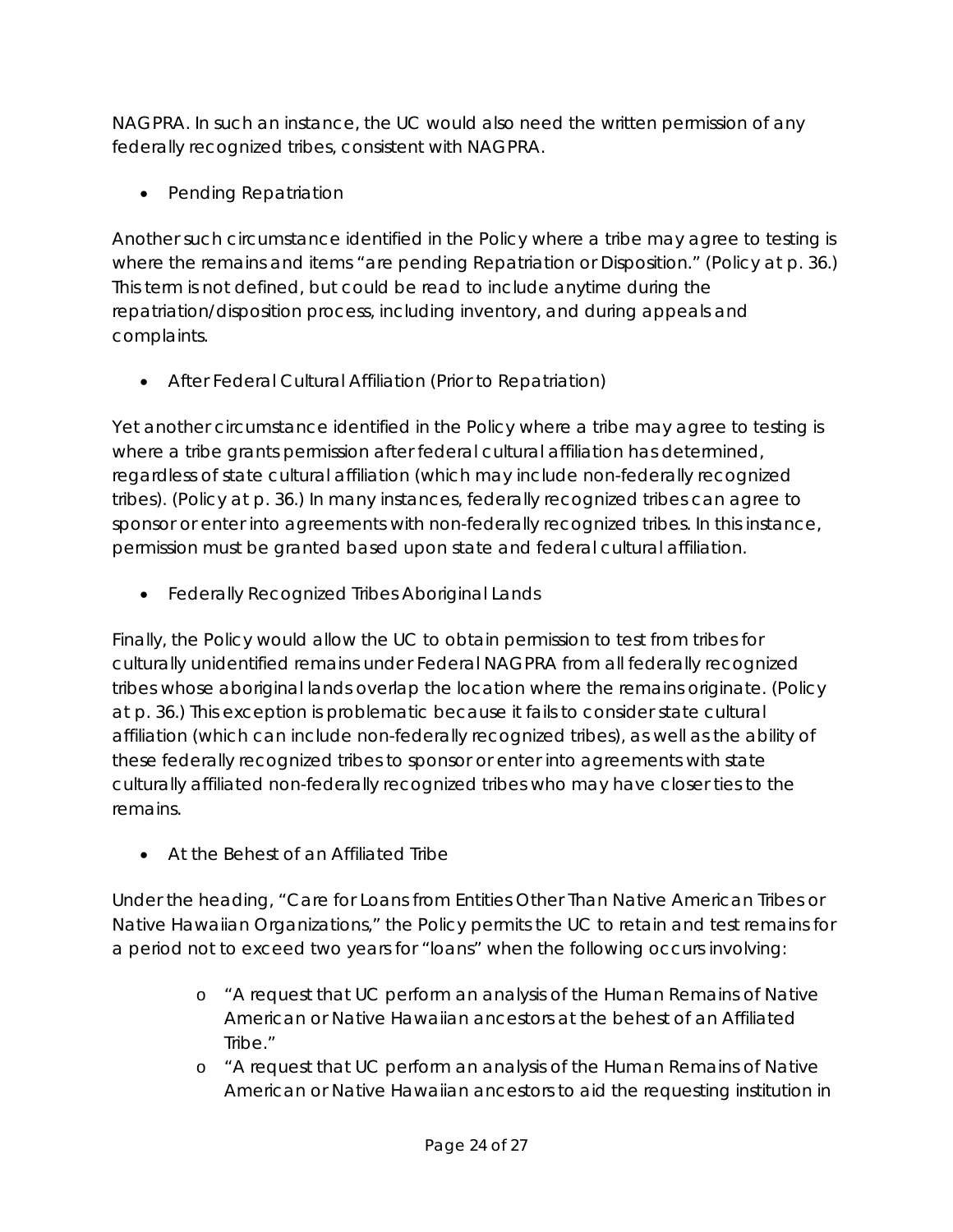carrying out its NAGPRA or CalNAGPRA responsibilities. (Note that unless affiliated Tribes have given explicit written permission for testing, in carrying out these duties, the campus may only use minimally invasive procedures and shall not use destructive analysis, including but not limited to DNA analysis.)"

o "Other research or care approved by or performed in Consultation with the respective Native American Tribe or Native Hawaiian Organization."

# (Policy at p. 38.)

No testing should ever be permitted unless all state and federal culturally affiliated tribes agree in writing as specified above, regardless of whether the remains come from another entity or individual. Further consultation with "respective" tribes is not defined, but must include federal and state culturally affiliated tribes and, when appropriate, federal tribes that are recognized as aboriginal to the area where the remains were found.

# **CAMPUS IMPLEMENTATION PLANS**

# **Reviewing CUI Determinations**

The Policy requires that campuses develop plans for reviewing CUI determinations within 6 months after the Chancellor's appointment of a Campus Committee, but no later than January 1, 2021. (Policy at p. 39.) While the Commission supports the creation of a deadline, the Policy does not provide adequate systemwide guidance for these plans, and no timeframes for completing the process. In other words, a campus could create a plan that has no deadlines for completing its reevaluation for existing CUI collections, thwarting or delaying the effort. It also permits campuses to have different plans across the system, something that violates AB 2856 requiring systemwide CUI policies. (Health & Saf. Code, § 8025, subd. (a)(2)(D).)

The Policy's language is ambiguous because it could be read to mean that campuses must only consider (or evaluate without decision) "changes in applicable law" or the addition of newly federally recognized tribes and non-federally recognized tribes under CalNAGPRA without actually determining if cultural affiliation can be determined as required by AB 2836. (Health & Saf. Code, § 8025, subd. (a)(2)(D).)

Furthermore, nothing requires a campus to systematically reevaluate all of its priorexisting CUI collections in an effort to establish state and federal cultural affiliation and to otherwise affirmatively offer the remains and items to tribes as required under AB 2836 and the Federal Regulations. (43 C.F.R. § 10.11(c); Health & Saf. Code, § 8025, subd. (a)(2)(D).)) It also gives priority to federally recognized tribes to request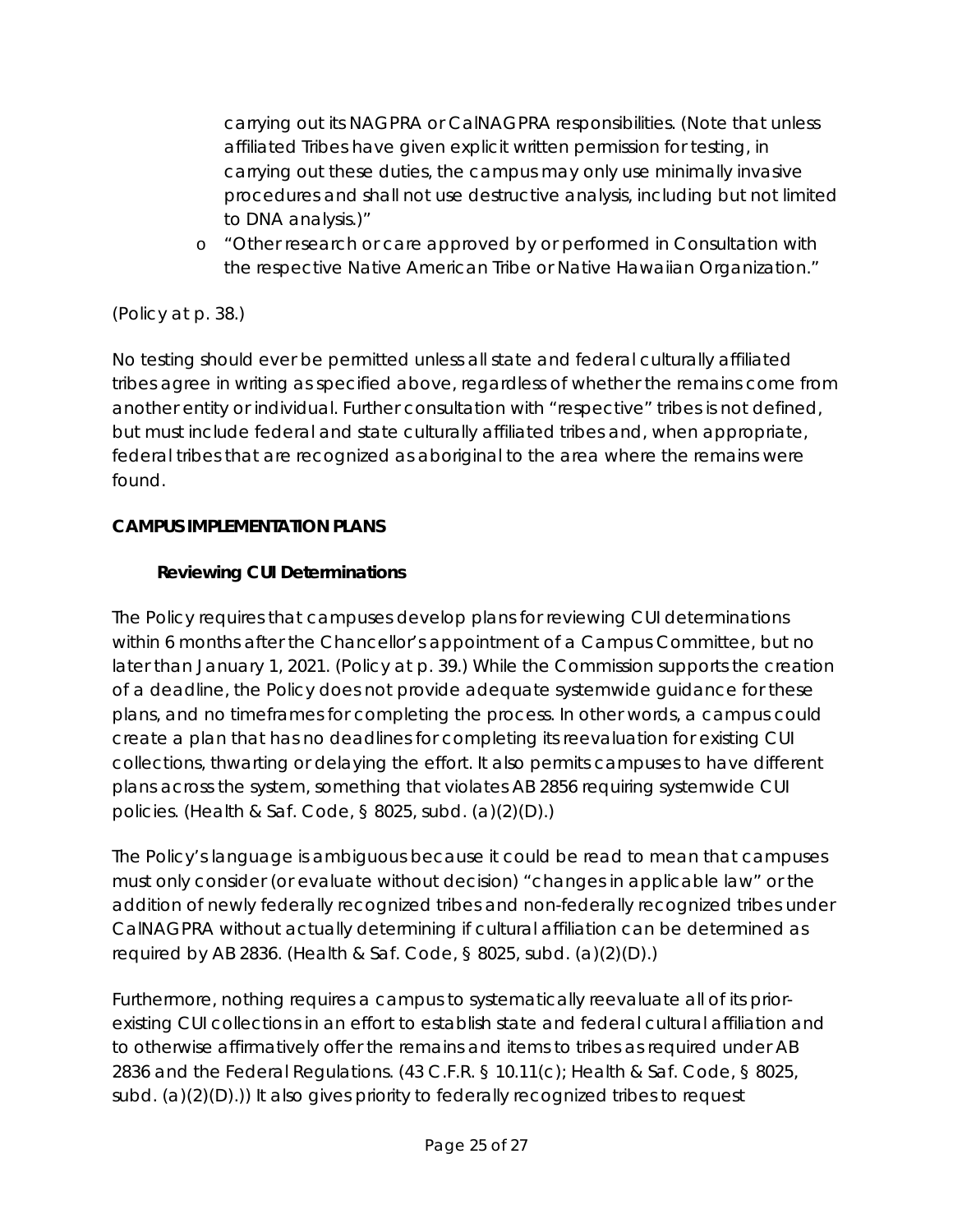reevaluations, without providing a mechanism for non-federally recognized tribes to associate with federally recognized tribes to also claim priority. It also provides this priority without requiring the campus to provide any notice to these tribes about its collections or information about their discovery. Campuses need to conduct systemic reevaluations consistent with the Policy for inventorying and culturally identifying priorexisting CUI collections, as well as adhere to the process for repatriation/disposition for all items where cultural affiliation may now be determined.

# **The Process (or lack thereof) for Repatriating Unclaimed Items to Culturally Affiliated Tribes Fails to Adhere to State Law**

Federal NAGPRA requires the repatriation of culturally affiliated Native American remains and cultural items. (43 C.F.R. § 10.6(a).) Specifically, federal NAGPRA gives custody of the remains and associated items subject to a priority list between lineal descendants and federally recognized culturally affiliated tribes. Remains and items can become unclaimed if no lineal descendent or tribe submits a claim within one year of publication. (43 C.F.R. § 10.2(h)(2)(i).) For such remains and items, AB 2836 requires the UC to adopt policies "on the systemwide requirements for submitting claims" for repatriation for culturally affiliated items for which no claims were made. (Health & Saf. Code, § 8025, subd. (a)(2)(B).)

Instead, the Policy provides that for culturally affiliated items where no claim was filed, that campuses must develop plans to notify (an undefined term under the Policy) "tribal officials" (another undefined term under the Policy), to "invite Repatriation requests (e.g., of no less than every year), with instructions on how to submit such requests." (Policy at p. 39.) The term "notify" is not defined, but any notice under the Policy should include copies of the summaries to the culturally affiliated tribes so they understand the specific remains and items where the UC has determined their cultural affiliation.

The Policy requires campuses develop plans "to invite" claims, but does not require the campus to repatriate the remains and items in a timely manner. Further, despite the fact that this Policy is required to be "systemwide," it permits each campus to fashion its own plan leading to inconsistent systemwide plans with no guidance for creating such plans. Finally, the Policy does not provide timelines specifying when campuses must begin providing these notices under their plans.

# **Better Definition Needed for Outreach for Proactive Consultation**

The Policy requires campuses to create "[a]n outreach program that promotes proactive Consultation with Native American Tribal Representatives regarding the Affiliation, Repatriation, and Disposition of the ancestral Human Remains and Cultural